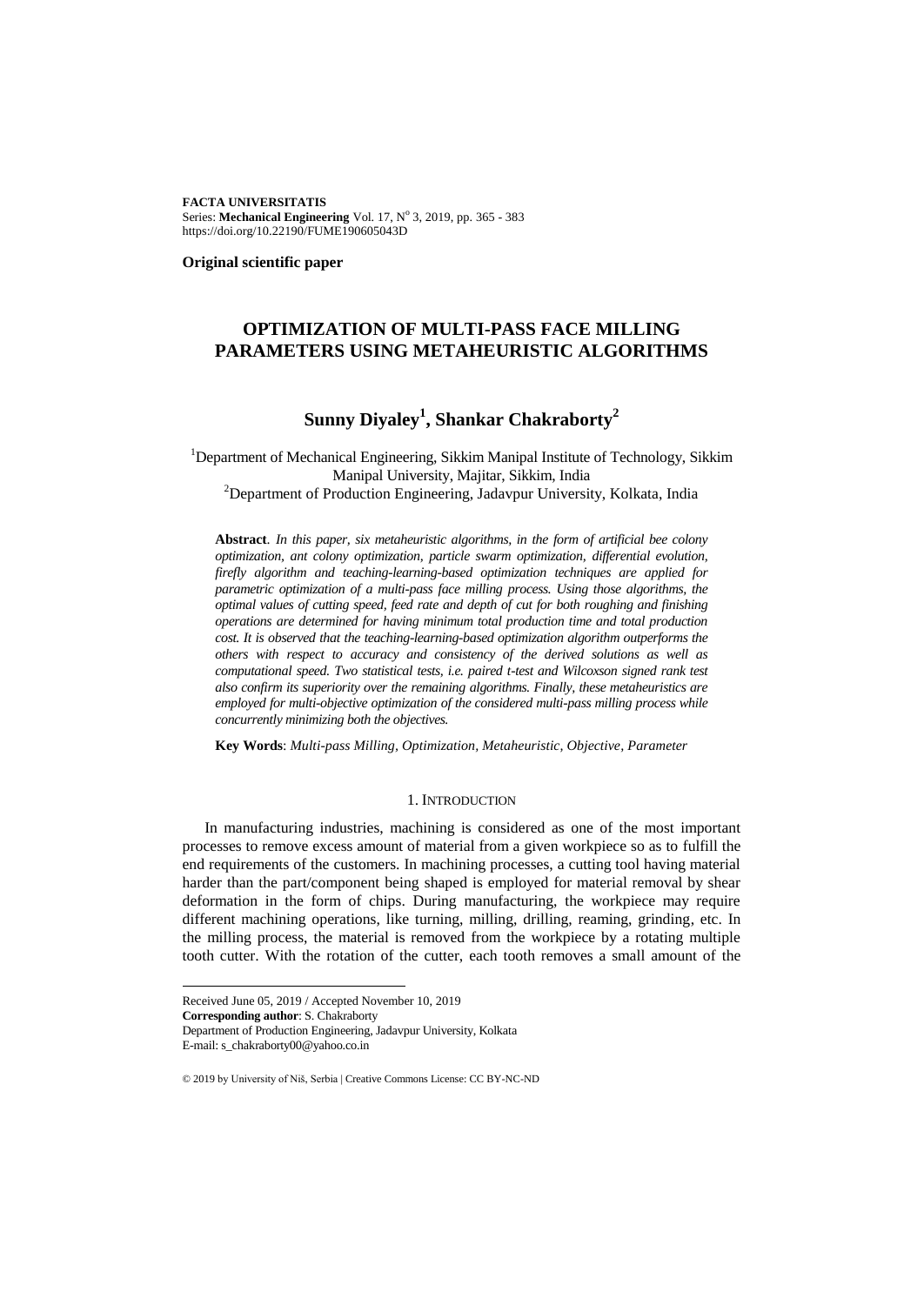### 366 S. DIYALEY, S. CHAKRABORTY

material from the advancing workpiece during each spindle revolution. As the relative movement between the cutter and the workpiece can be in any direction, different workpiece surfaces, like flat, angular, curved or any combination of them can be machined in milling. In the face milling operation, the cutter, mounted on a spindle rotating perpendicular to the surface, provides a high material removal rate due to the cutting action of many teeth on its periphery and face. The milling operation is usually performed in a single pass or in multiple passes. The multi-pass milling is always preferable to a single pass operation for better machining economies and is utilized to shape workpieces that cannot be machined in a single pass. The multi-pass operation in the face milling often results in low power consumption, machining force, machine depreciation and chatter phenomena. The multipass milling, having complicated material removal mechanism, consists of multiple rough passes and one finish pass. Major portion of the material is removed from the workpiece during multiple rough passes. The single finish pass is mainly responsible for surface smoothening. Fig. 1 exhibits a typical multi-pass face milling operation.



**Fig. 1** Multi-pass face milling operation

In the present day manufacturing environment, multi-pass milling processes are extensively used for production of low cost high quality parts/components. Due to a high capital cost, it is always recommended to operate the multi-pass milling machines efficiently and economically. The machining performance of a multi-pass milling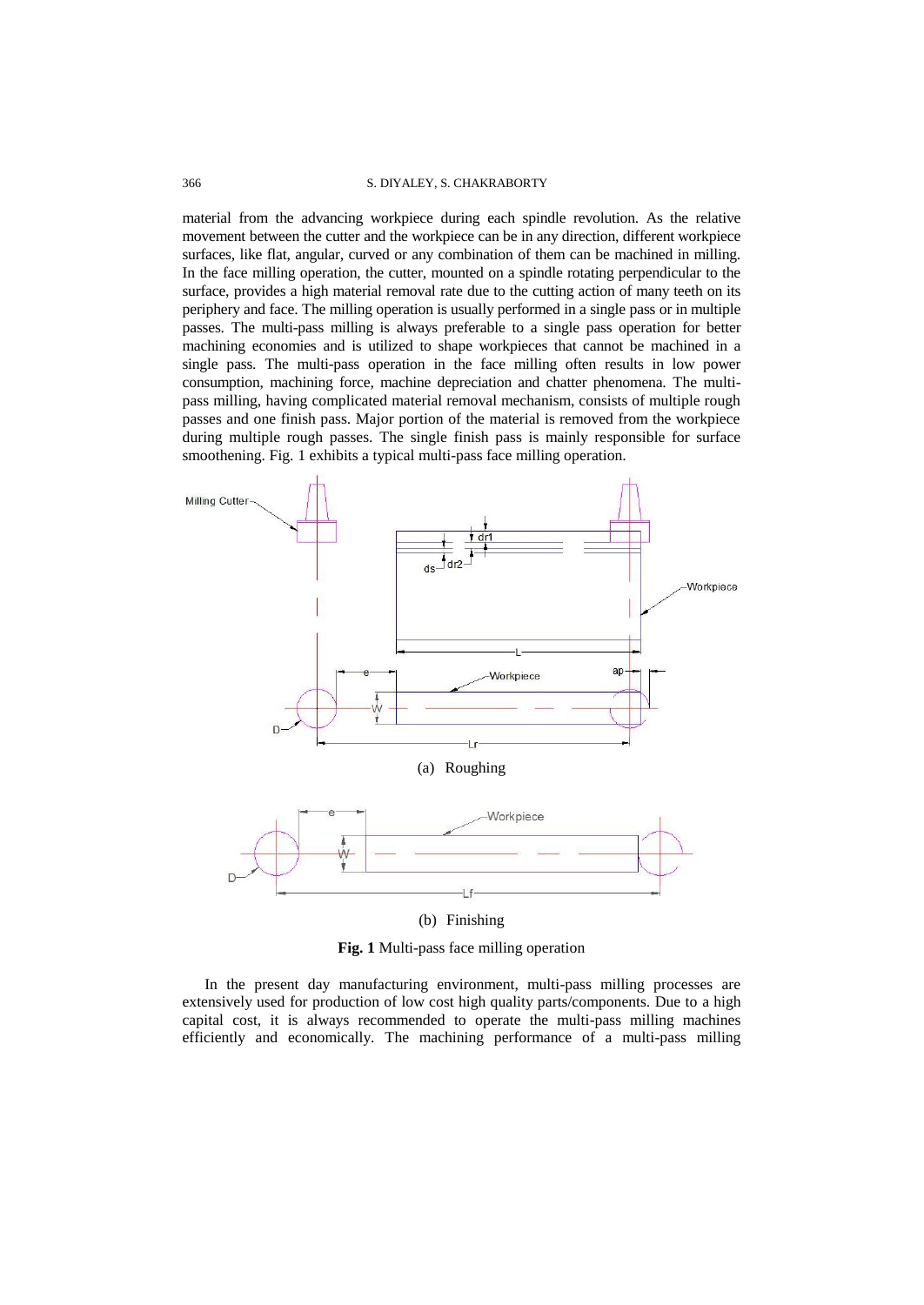operation is often characterized by the effects of its various input parameters, like cutting speed, feed rate, depth of cut, number of passes, etc. on different process outputs (responses), i.e. material removal rate, surface roughness, tool life, power consumption, amplitude of vibration, etc. The success of a multi-pass milling operation with respect to higher product quality, increased production rate, reduced machining cost and time depends on proper selection of its various input parameters [1, 2]. Because of the complexity of this process, the determination of the optimal combination of its parameters has become a complex and challenging task [3]. It also depends on the workpiece shape, types of the cutter and work materials, technological requirements, capability of the milling machine, etc. It has been observed that in most of the cases, milling parameters are chosen from the machining database or handbook. In some occasions, the concerned machinists also participate in identifying the most tentative settings of various milling parameters based on their knowledge and expertise. But the milling parameters selected based on these resources are extremely conservative and far from their optimal values. Various mathematical programming techniques, like dynamic programming, geometric programming, linear programming, etc. have also been applied in the past to determine the optimal settings of the machining parameters during a multi-pass face milling operation. These conventional optimization techniques usually lack robustness while solving complex optimization problems. Thus, they are now being substituted by different metaheuristics which can efficiently explore the entire search space in order to find out the near optimal or global optimal solutions with a lower computational effort and time. Therefore, these metaheuristic algorithms are popularly deployed by the researchers for deriving more robust and accurate solutions. Thus, it is always advisable to implement the corresponding mathematical formulations and determine the best parametric setting of a multi-pass face milling operation based on the applications of robust optimization tools.

In this paper, a multi-objective mathematical model for a multi-pass face milling operation is considered with the aim to simultaneously minimize the total production time and total production cost. The optimization problem is also subjected to various real time machining constraints with respect to different limiting values of cutting speed, feed rate, depth of cut, tool life, surface roughness, cutting force and machining power. It is subsequently solved using six most popular metaheuristic algorithms, i.e. artificial bee colony (ABC) optimization, ant colony optimization (ACO), particle swarm optimization (PSO), differential evolution (DE), firefly algorithm (FA) and teaching-learning-based optimization (TLBO) techniques. The optimization performance of the adopted metaheuristics is also validated with respect to accuracy and consistency of the derived solutions, and computational speed.

### 2. LITERATURE SURVEY

Conceição António et al. [4] substituted depth of cut with a sequence of depths of cut and applied a genetic search approach for parametric optimization of a multi-pass milling process. Zarei et al. [5] applied harmony search (HS) algorithm to optimize various multipass face milling parameters, i.e. number of passes, depth of cut in each pass, speed and feed in order to obtain minimum total production cost. The adopted optimization tool had high convergence speed and solution accuracy as compared to genetic algorithm (GA). Rao and Pawar [6] applied three non-traditional optimization techniques, i.e. ABC, PSO and simulated annealing (SA) for minimization of production time in a multi-pass milling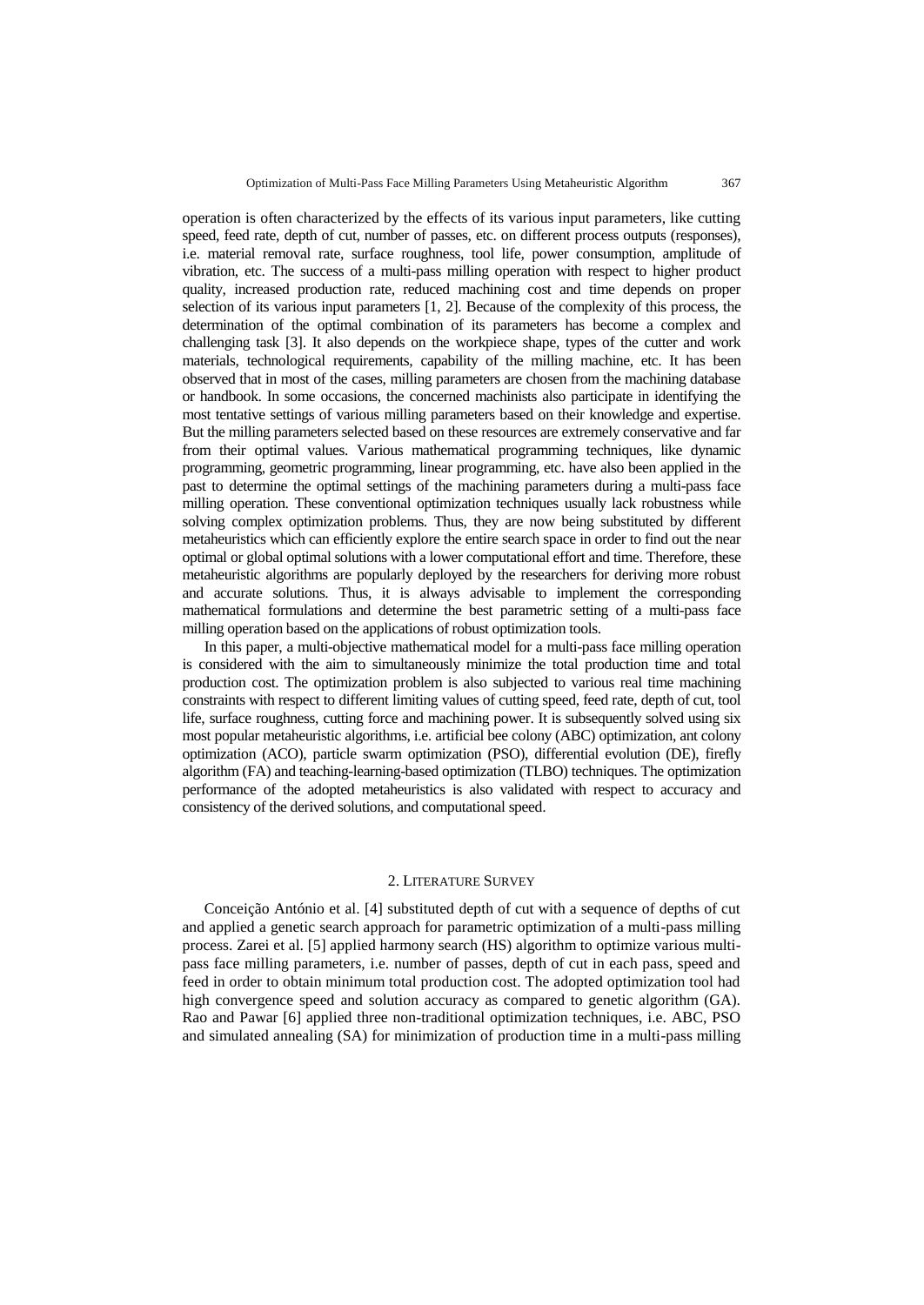operation. While taking into account several practical machining constraints, An et al. [7] adopted GA technique to minimize the unit production cost for a multi-pass milling operation. Yang et al. [8] presented the application of a fuzzy PSO algorithm for optimization of various machining parameters in a multi-pass face milling process. The adopted technique would outperform other optimization tools with respect to minimum production cost under multiple technological constraints. Yang et al. [9] adopted a fuzzy multi-objective PSO technique for parametric optimization of a multi-pass face milling operation. It was observed that the proposed algorithm could generate efficient Pareto optimal solutions with satisfactory convergence rate. Using GA technique, An et al. [10] solved a multi-objective model so as to minimize unit production cost and total machining time, and maximize profit rate. For a face milling operation, various real time machining constraints were also considered while developing that model. Nagarchi and Patel [11] applied HS algorithm to determine the optimal values of depth of cut, speed and feed rate in a face milling operation with an aim to improve surface roughness of machined components at the minimum total production cost. Its optimization performance was later validated with respect to GA technique. Zhai et al. [12] proposed an improved TLBO algorithm, in the form of TLBO with dynamic assignment learning strategy (DATLBO), for a multi-tool milling process in order to maximize profit rate under several machining constraints. Its optimization performance was also compared with that of other techniques. Mellal and Williams [13] applied cuckoo optimization algorithm to minimize the total production time of a face milling operation and also validated its superior optimization performance. Li et al. [14] presented the application of adaptive multi-objective PSO algorithm to maximize energy efficiency and minimize production cost in a multi-pass face milling operation. Khalilpourazari and Khalilpourazary [15] employed a robust grey wolf optimizer for parametric optimization of a multi-pass milling operation, and also compared its performance against other optimization techniques. Yang [16] proposed the combined application of chaotic operator and imperialist competitive algorithm to optimize various input parameters of a multi-pass face milling operation. The optimal values of speed, feed and depth of cut in each pass were determined for minimum total production cost. Miodragović et al. [17] endeavored to modify the basic FA technique to optimize different machining parameters in multi-pass turning and multi-pass face milling operations subject to various practical operational constraints. It was concluded that the proposed algorithm had the ability to reach the global optimal solutions for complex optimization problems.

It can be observed from the survey of the existing literature that optimization of multi-pass milling processes has already caught the attention of the past researchers, and different metaheuristic algorithms, mainly in the form of GA, SA, HS, PSO, etc. have been applied for determination of the optimal values of cutting speed, feed rate, depth of cut and number of passes for the considered multi-pass milling processes. Minimizations of total production time and of total production cost as well as maximization of profit rate have mainly been treated as the objectives. The past researchers have also endeavored to integrate the concept of the fuzzy set theory with some of the metaheuristic algorithms to solve the multi-pass milling process optimization problems. But, no research work has been conducted till date to study the comparative optimization performance of the most commonly adopted metaheuristic algorithms in this domain and to identify the best algorithm. Thus, the objective of this paper is focused on the application of six metaheuristics, i.e. ABC, ACO, PSO, DE, FA and TLBO to solve a multipass milling process optimization problem, and compare their relative performance with respect to accuracy and consistency of the derived solutions, and computational speed.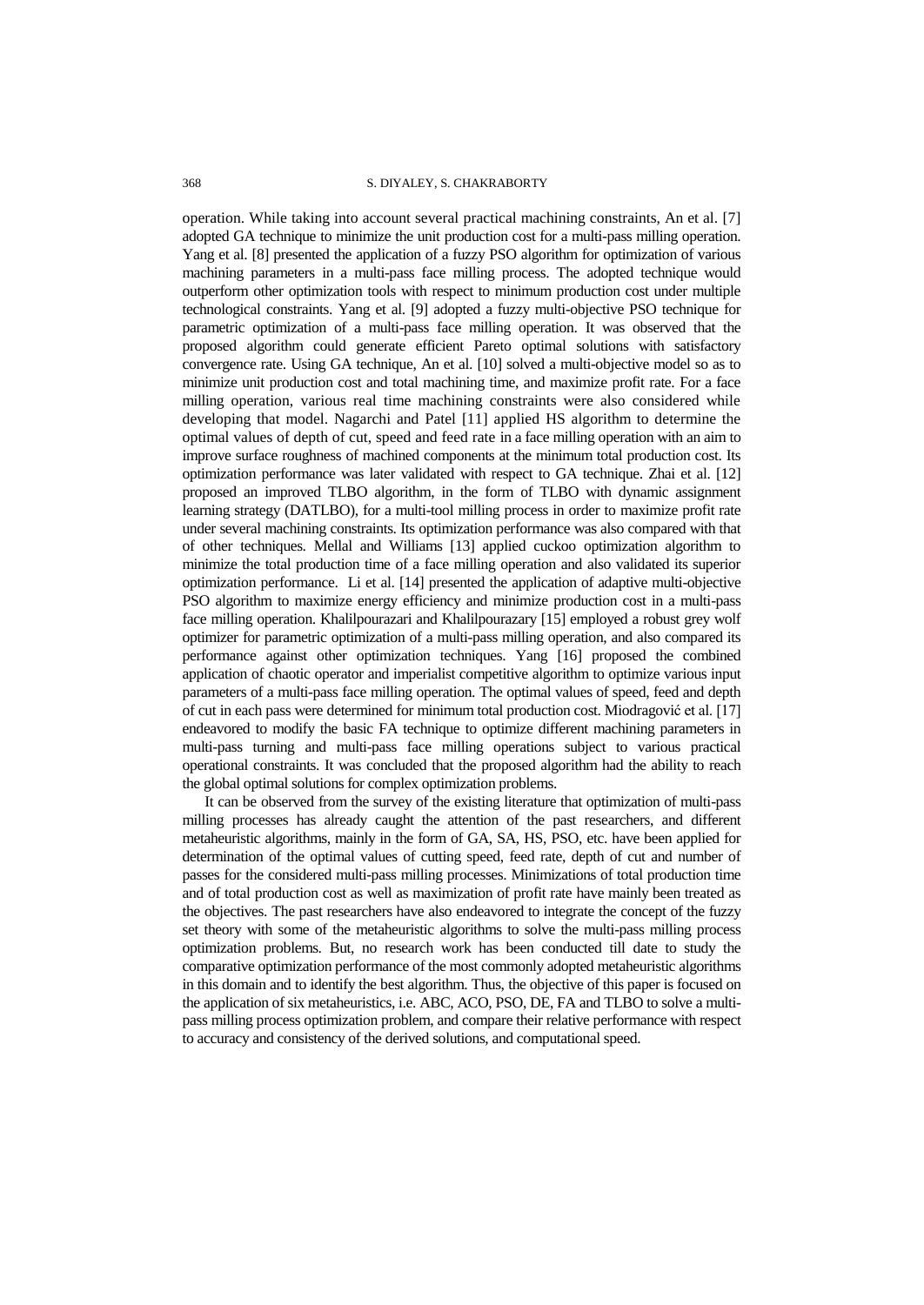### 3. MATHEMATICAL MODEL FOR MULTI-PASS FACE MILLING OPERATION

A multi-pass milling operation usually consists of two operations, i.e. multiple roughing passes and a single finishing pass. For roughing operation, length of tool (cutter) path  $(L_r)$  can be expressed as [17]:

$$
L_r = L + a_p + e \tag{1}
$$

where *L* is the length of the workpiece,  $a_p$  is the approach distance and *e* is a small distance provided to avoid the chance of any possible damage. The value of *e* is generally considered as 2-5 mm. For a symmetrical milling operation, the approach distance can be given by:

$$
a_p = \frac{D}{2} - \sqrt{\left(\frac{D}{2}\right)^2 - \left(\frac{W}{2}\right)^2} \tag{2}
$$

where *D* is the diameter of the tool and *W* is the width of cut.

If a single tool is employed to perform the entire machining operation, the total production time then consists of actual machining time  $(T_m)$ , machine idling time  $(T_I)$  and tool changing time  $(T_r)$ . Thus, total production time  $(T_{total})$  can be expressed as follows:

$$
T_{total} = T_m + T_I + T_r \tag{3}
$$

The objective function can thus be stated as:

$$
F_1(X) = \min(T_{total}) = \min(T_m + T_I + T_r)
$$
 (4)

The actual machining time for a single pass milling operation can be given by:

$$
T_m = \frac{\pi DL}{1000VfZ} \tag{5}
$$

where *D* is the tool diameter (in mm), *L* is the length of the workpiece (in mm), *V* is the cutting speed (in m/min), *f* is the feed rate per tooth (in mm/tooth) and *Z* is the number of teeth.

The actual machining time (in min) in a multi-pass milling operation consists of *n* roughing pass time (*tmri*) and one finishing pass time (*tms*).

$$
T_m = \sum_{i=1}^n t_{mri} + t_{ms} \tag{6}
$$

where  $n$  is the number of roughing passes. The actual roughing and finishing times for single pass are denoted as below:

$$
t_{mri} = \frac{\pi D L_r}{1000 V_{ri} f_{ri} Z}
$$
\n<sup>(7)</sup>

$$
t_{ms} = \frac{\pi D L_s}{1000 V_s f_s Z} \tag{8}
$$

where  $V_{ri}$  and  $V_s$  are the cutting speed in roughing and finishing operations, respectively, and  $f_i$  and  $f_s$  are the feed rate per tooth in roughing and finishing operations, respectively.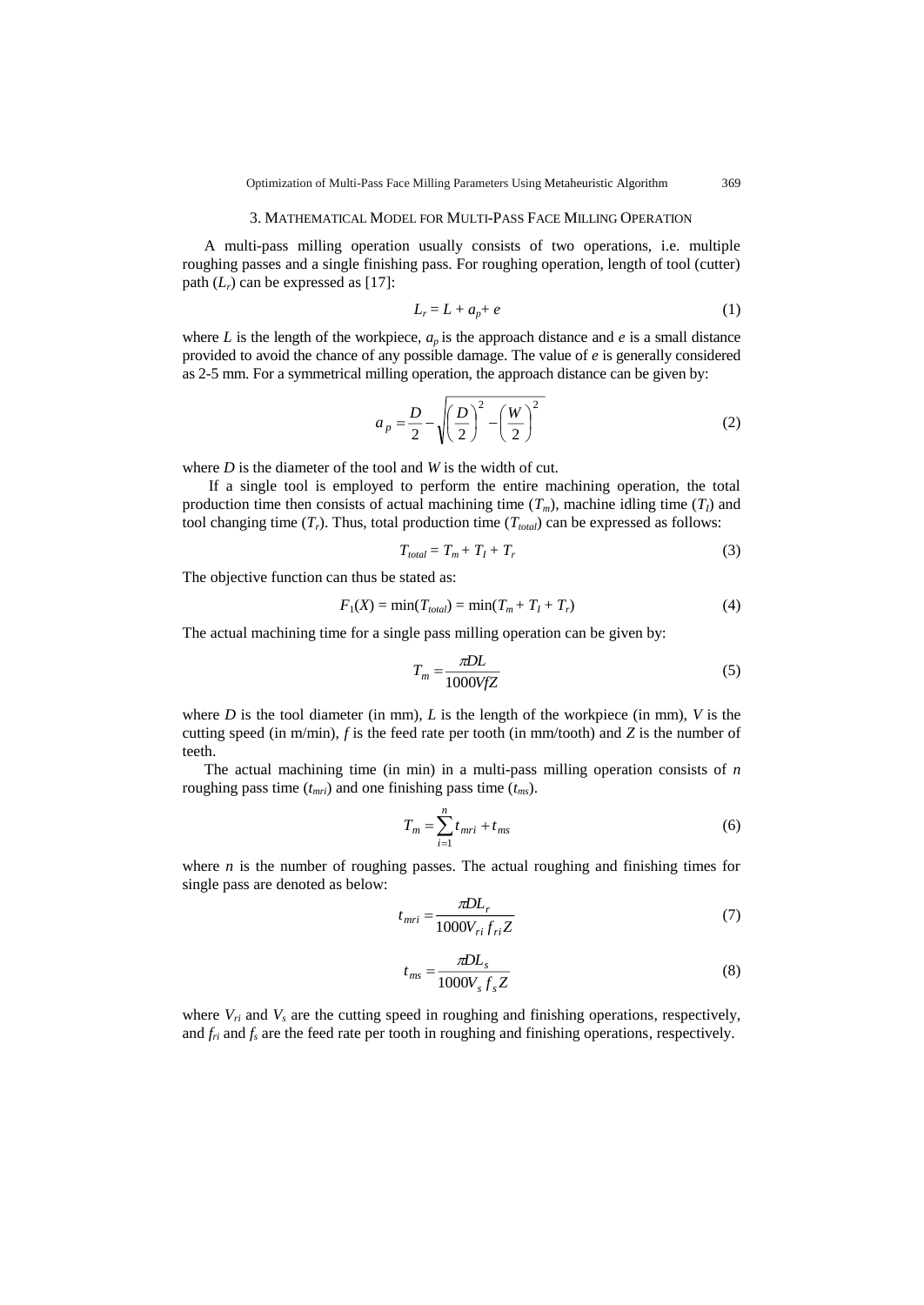Idling time  $(T<sub>I</sub>)$  consists of preparation time  $(T<sub>p</sub>)$  (in min/piece) and idle tool motion time  $(T_i)$  (in min). Thus,

$$
T_1 = T_p + T_i = T_p + (h_1 L_s + h_2) + n(h_1 L_r + h_2)
$$
\n(9)

where  $h_1$  (in min/mm) and  $h_2$  (in min) are the constants related to tool travel time and tool approach or depart time, and  $L<sub>s</sub>$  is the tool path length for finishing pass.

As a single tool is utilized for the milling operation, it needs to be changed only after it is worn out. Thus, the tool changing time is dependent on actual machining time and tool life. Tool exchange time  $(T_r)$  (in min) for *n* rough passes and one finish pass can be denoted as:

$$
T_r = Z \left( T_{tc} \sum_{i=1}^n \frac{t_{mri}}{t_{ri}} + T_{tc} \frac{t_{ms}}{t_s} \right)
$$
 (10)

where

$$
t_{ri} = \left(\frac{C_{\nu}K_{\nu}D^{q_{\nu}}}{V_{ri}d_{ri}^{x_{\nu}}f_{ri}^{y_{\nu}}W^{s_{\nu}}Z^{p_{\nu}}}\right)^{\frac{1}{l}}
$$
(11)

$$
t_s = \left(\frac{C_v K_v D^{q_v}}{V_s d_s^{x_v} f_s^{y_v} W^{s_v} Z^{p_v}}\right)^{\frac{1}{l}}
$$
(12)

where  $T_{tc}$  is the tool changing time (in min/edge) for each cutting edge,  $t_{ri}$  and  $t_s$  are the values of tool life for rough and finish passes, respectively, and  $C_v$ ,  $K_v$ ,  $x_v$ ,  $y_v$ ,  $s_v$ ,  $q_v$ ,  $p_v$  and *l* are various constants and exponents related to tool and workpiece material.

Now, by substituting Eqs. (6), (9) and (10) in Eq. (3), the corresponding objective function for minimization of the total production time can be expressed as:

$$
T = \sum_{i=1}^{n} T_{ri} + T_s + T_p \tag{13}
$$

where

$$
T_{ri} = t_{mri} \left( 1 + Z \frac{T_{tc}}{t_{ri}} \right) + (h_1 L_r + h_2)
$$
\n(14)

$$
T_s = t_{ms} \left( 1 + Z \frac{T_{tc}}{t_s} \right) + (h_1 L_s + h_2)
$$
 (15)

where  $T_{ri}$  is the unit time for  $i^{\text{th}}$  rough pass (in min/part) and  $T_s$  is the unit time required for the finish pass (in min/part).

The second objective considered here is to minimize total production cost  $(C_{total})$ which has four components, i.e. machining cost  $(C_m)$ , machine idling cost  $(C_l)$ , tool change cost  $(C_r)$  and tool cost  $(C_t)$ . Thus, the total production cost can be given as follows:

$$
C_{total} = C_m + C_I + C_r + C_t \tag{16}
$$

Hence, the second objective function can be defined as:

$$
F_2(X) = \min(C_{total}) = \min(C_m + C_I + C_r + C_t)
$$
\n(17)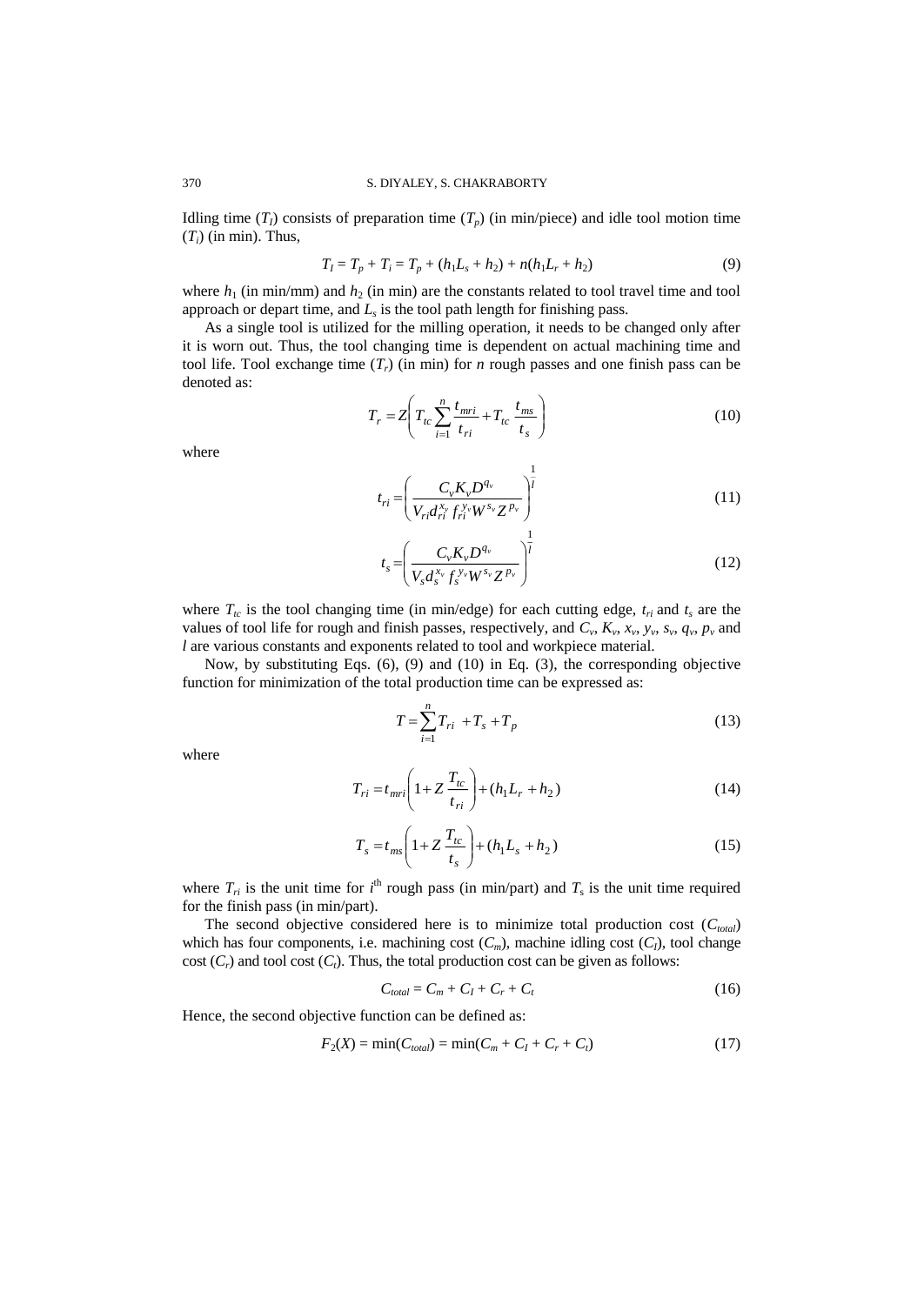Machining cost  $C_m$  depends on actual machining time  $(T_m)$  (in min), and unit labor and overhead cost  $(k_0)$  (in USD/min).

$$
C_m = k_0 T_m \tag{18}
$$

On the other hand, machine idling cost  $C_I$  is:

$$
C_I = k_0 T_I \tag{19}
$$

Tool change cost *C<sup>r</sup>* can be given as below:

$$
C_r = k_0 T_r \tag{20}
$$

Tool cost  $C_t$  can be expressed based on the following equation:

$$
C_t = Z\left(k_t \sum_{i=1}^n \frac{t_{mri}}{t_{ri}} + k_t \frac{t_{ms}}{t_s}\right)
$$
 (21)

where  $k_t$  is the cost of tool material (in USD/edge).

Now, by substituting Eqs. (18)-(21) in Eq. (16), the objective function for minimum production cost can be given as follows:

$$
C = \sum_{i=1}^{n} C_{ri} + C_s + k_0 T_p
$$
 (22)

where

$$
C_{ri} = t_{mri} \left( k_0 + Z \frac{k_0 T_{tc}}{t_{ri}} + Z \frac{k_t}{t_{ri}} \right) + k_0 (h_1 L_{tr} + h_2)
$$
 (23)

$$
C_s = t_{ms} \left( k_0 + Z \frac{k_0 T_{tc}}{t_s} + Z \frac{k_t}{t_s} \right) + k_0 (h_1 L_{ts} + h_2)
$$
 (24)

where  $C_{ri}$  is the unit cost for  $i^{\text{th}}$  rough pass (in USD/part),  $C_s$  is the unit cost for finish pass (in USD/part), and  $L_t$  and  $L_s$  are the cutting travel length for rough and finishing pass, respectively.

The objective functions for minimum production time and minimum production cost are subjected to various constraints, like (a) parameter bounds, (b) cutting force constraint, (c) machine tool power constraint, (d) surface finish constraint, (e) tool life constraint and (f) number of rough passes constraint. These constraints are stated here-in-under.

# (a) Parameter bounds:

For  $i<sup>th</sup>$  rough pass, the range for cutting speed  $V_{ri}$  is

$$
V_{\min} \le V_{ri} \le V_{\max} \tag{25}
$$

where  $V_{min}$  and  $V_{max}$  are the minimum and maximum cutting speeds, respectively. For  $i^{\text{th}}$  rough pass, the range for feed rate  $f_{ri}$  is

$$
f_{\min} \le f_{ri} \le f_{\max} \tag{26}
$$

where  $f_{\text{min}}$  and  $f_{\text{max}}$  are the minimum and maximum feed rate, respectively.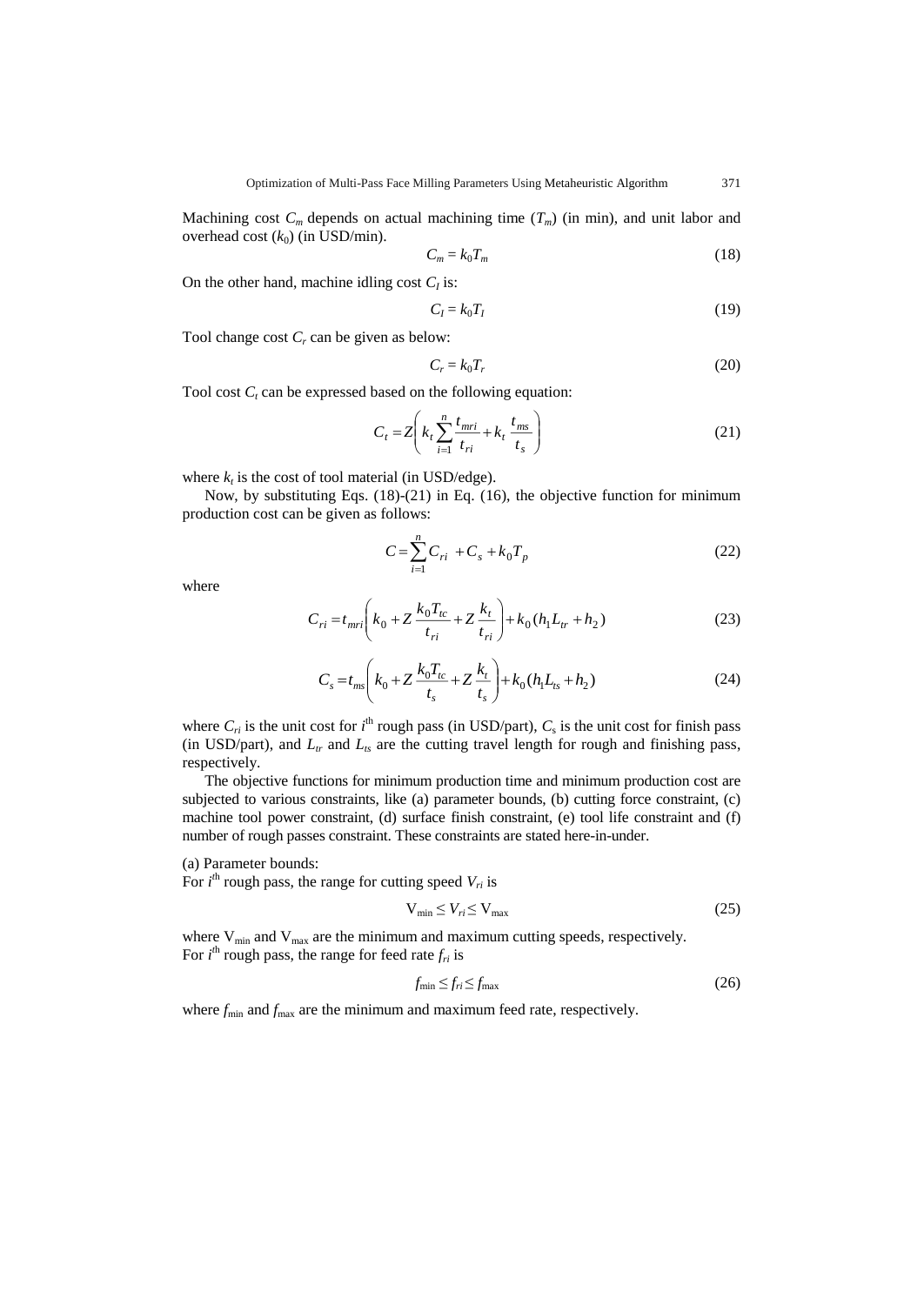For  $i<sup>th</sup>$  rough pass, the range for depth of cut  $d_{ri}$  is

$$
d_{r\min} \le d_{ri} \le d_{r\max} \tag{27}
$$

where  $d_{r \text{ min}}$  and  $d_{r \text{ max}}$  are the minimum and maximum depth of cut, respectively. There are also three similar constraints for cutting speed, feed rate and depth of cut for the finish pass.

(b) Cutting force constraints:

$$
g_1(X) = \frac{C_u K_u W^{s_u} Z^{p_u} f_{r1}^{s_u} d_{r1}^{x_u}}{D^{q_u}} - F_{\text{max}} \le 0
$$
 (28)

$$
g_2(X) = \frac{C_u K_u W^{s_u} Z^{p_u} f_{r2}^{y_u} d_{r2}^{x_u}}{D^{q_u}} - F_{\text{max}} \le 0
$$
 (29)

$$
g_3(X) = \frac{C_u K_u W^{s_u} Z^{p_u} f_s^{y_u} d_s^{x_u}}{D^{q_u}} - F_{\text{max}} \le 0
$$
 (30)

where  $C_u$ ,  $K_u$ ,  $x_u$ ,  $y_u$ ,  $s_u$ ,  $p_u$  and  $q_u$  are various constants and exponents.  $f_{r1}$ ,  $f_{r2}$  and  $f_s$  are the feed rate for the first rough pass, second rough pass and finish pass, respectively,  $d_{r1}$ ,  $d_{r2}$ and  $d_s$  are the depth of cut for the first rough pass, second rough pass and finish pass, respectively, and  $F_{\text{max}}$  is the maximum allowable cutting force.

(c) Available machine tool power constraints:

$$
g_4(X) = \frac{C_{\lambda} K_{\lambda} W^{s_{\lambda}} Z^{p_{\lambda}} f_{r1}^{y_{\lambda}} d_{r1}^{x_{\lambda}} V_{r1}}{D^{q_{\lambda}}} - P_{\text{max}} \le 0
$$
 (31)

$$
g_5(X) = \frac{C_{\lambda} K_{\lambda} W^{s_{\lambda}} Z^{p_{\lambda}} f_{r2}^{y_{\lambda}} d_{r2}^{x_{\lambda}} V_{r2}}{D^{q_{\lambda}}} - P_{\text{max}} \le 0
$$
 (32)

$$
g_6(X) = \frac{C_{\lambda} K_{\lambda} W^{s_{\lambda}} Z^{p_{\lambda}} f_{s}^{y_{\lambda}} d_{s}^{x_{\lambda}} V_{s}}{D^{q_{\lambda}}} - P_{\text{max}} \le 0
$$
 (33)

where  $C_{\lambda}$ ,  $K_{\lambda}$ ,  $x_{\lambda}$ ,  $y_{\lambda}$ ,  $s_{\lambda}$ ,  $p_{\lambda}$  and  $q_{\lambda}$  are various constants and exponents,  $V_{r1}$ ,  $V_{r2}$  and  $V_{s}$  are the cutting speed for the first rough pass, second rough pass and finish pass, respectively, and  $P_{\text{max}}$  is the maximum allowable machining power. (d) Constraints for surface finish:

$$
g_7(X) = 0.0321 \frac{f_{r1}^2}{r_e} - R_{r\text{max}} \le 0
$$
\n(34)

$$
g_8(X) = 0.0321 \frac{f_{r2}^2}{r_e} - R_{r\text{ max}} \le 0\tag{35}
$$

$$
g_9(X) = 0.0321 \frac{f_s^2}{r_e} - R_{s\text{max}} \le 0
$$
 (36)

where  $r_e$  is the nose radius of the tool edge, and  $R_r$ <sub>max</sub> and  $R_s$ <sub>max</sub> are the required surface roughness values for rough passes and finish pass, respectively.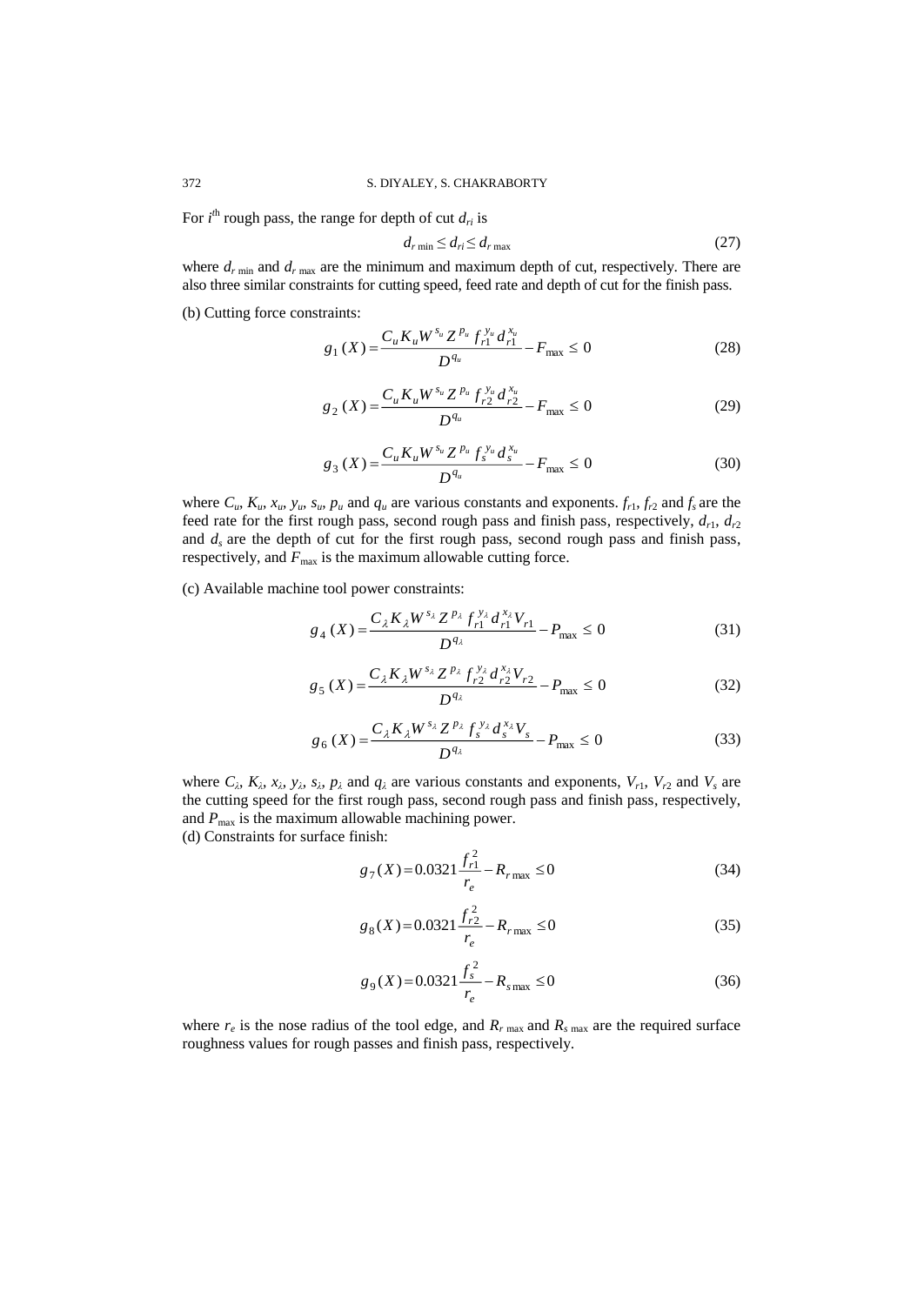(e) Tool life constraint:

$$
g_{10}(X) = \left(\frac{C_v K_v D^{q_v}}{V_{r1} d_{r1}^{x_v} f_{r1}^{y_v} W^{s_v} Z^{p_v}}\right)^{\frac{1}{l}} - T_R \ge 0
$$
\n(37)

$$
g_{11}(X) = \left(\frac{C_{\nu}K_{\nu}D^{q_{\nu}}}{V_{r2}d_{r2}^{x_{\nu}}f_{r2}^{y_{\nu}}W^{s_{\nu}}Z^{p_{\nu}}}\right)^{\frac{1}{l}} - T_{R} \ge 0
$$
\n(38)

$$
g_{12}(X) = \left(\frac{C_v K_v D^{q_v}}{V_s d_s^{x_v} f_s^{y_v} W^{s_v} Z^{p_v}}\right)^{\frac{1}{l}} - T_R \ge 0
$$
\n(39)

where  $T_R$  is the tool replacement life (in min) as specified by the machinist.

(f) Constraint for number of rough passes:

The total depth of cut  $(d_t)$  for multi-pass milling operation is estimated as the sum of *n* number of rough passes depth of cut and one finish pass depth of cut.

$$
d_t = \sum_{i=1}^{n} d_{ri} + d_s \tag{40}
$$

While optimizing different machining parameters for a multi-pass milling operation, the optimal number of passes needs to be determined. Based on the maximum depth of cut allowed in the roughing operation and depth of cut for a finish pass, the smallest number of rough passes  $(n_{min})$  can be obtained as:

$$
n_{\min} = GInt\left(\frac{d_t - d_{s\max}}{d_{r\max}}\right) \tag{41}
$$

where  $d_t$  is the amount of total material to be removed,  $d_{r \text{ max}}$  is the maximum allowable depth of cut for rough passes, *d<sup>s</sup>* max is the maximum allowable depth of cut for finish pass and  $GInt(\cdot)$  is the greatest integer operator.

Based on the minimum depth of cut allowed in the roughing operation and depth of cut for a finish pass, the largest number of rough passes  $(n_{\text{max}})$  can be derived as:

$$
n_{\text{max}} = \text{SInt}\left(\frac{d_t - d_{s\text{min}}}{d_{r\text{min}}}\right) \tag{42}
$$

where  $d_{r \text{min}}$  is the minimum allowable depth of cut for rough passes,  $d_{s \text{min}}$  is the minimum allowable depth of cut for finish pass and  $SInt(\cdot)$  is the smallest integer operator.

Hence, the number of rough milling passes (*n*) required for machining the given part geometry can be estimated while considering a specific integer number between  $n_{min}$  and  $n_{max}$ .

Thus, the first objective function is formulated as:

$$
F_1(X) = \min(T) = \min\left(\sum_{i=1}^n T_{ri} + T_s + T_p\right)
$$
\n(43)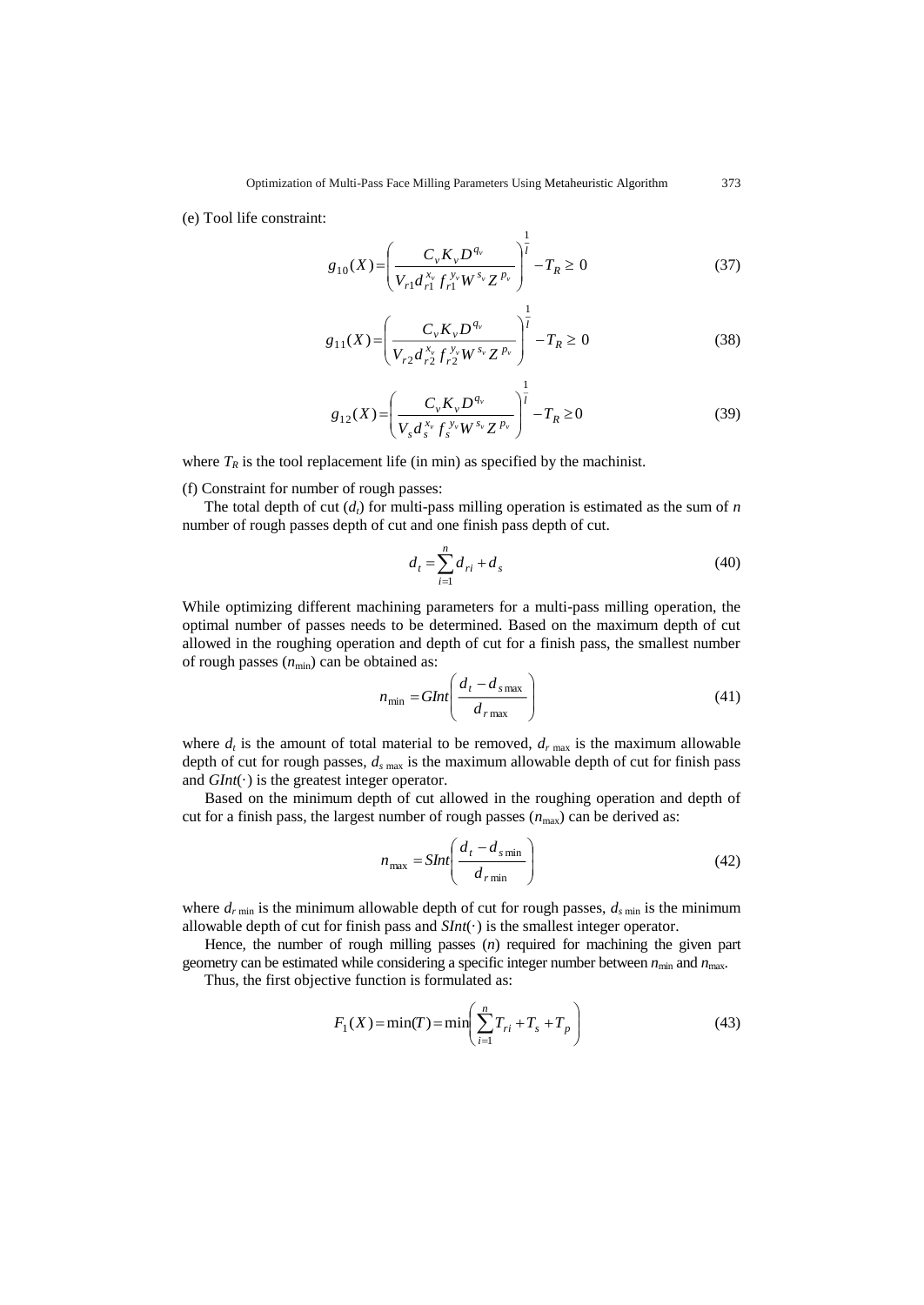The second objective function is given by:

$$
F_2(X) = \min(C) = \min\left(\sum_{i=1}^n C_{ri} + C_s + k_0 T_p\right)
$$
\n(44)

The objective function for simultaneous optimization of production time and production cost (multi-objective optimization) is developed as below:

$$
F_3(X) = \min(z) = w_1 \frac{F_1(X)}{F_1(X)_{\min}} + w_2 \frac{F_2(X)}{F_2(X)_{\min}}
$$
(45)

where  $F_1(X)_{\text{min}}$  and  $F_2(X)_{\text{min}}$  are the minimum values of production time and production cost, respectively achieved during single objective optimization, and  $w_1$  and  $w_2$  are the weights (relative importance) assigned to production time and production cost, respectively.

### 4. METAHEURISTIC ALGORITHMS

Metaheuristic-based optimization is a competent method for solving hard optimization problems in order to provide acceptable solutions in a reasonable time. The suffix 'meta' in metaheuristic refers to upper level methodology, and the word 'heuristic' denotes a new approach to solving problems which helps in guiding design of underlying mathematical approaches to solve specific optimization problems [18]. These optimization methods utilize algorithms which are simple, flexible and well accepted for fast solving of large scale problems. They can be applied to any problem that can be formulated as function optimization problems and can be effectively hybridized with other optimization techniques. Their major drawbacks are that most of them require fine-tuning of some algorithm specific parameters so as to obtain global optimal solutions; besides, they do not guarantee in repeatability of the optimal results with the same set of initial conditions [19]. However, their ability to solve large scale optimization problems easily and efficiently makes them a popular choice among the researchers for solving complex optimization problems. The two main components of metaheuristic algorithms are intensification and diversification [20]. Intensification refers to focusing on the search process in a local region while exploiting the information that a current good solution has been found out in this region, while diversification signifies the process of producing distinct solutions so as to explore the search space on a global scale. A suitable balance needs to be maintained between these two components which is crucial to preserve the overall efficiency and performance of the algorithm; otherwise, it may cause the system to be trapped in local optima and increase difficulty in convergence [21]. These algorithms usually employ mechanisms inspired from social behavior, nature, physical laws, etc. to achieve near global solutions in the search space through efficient and comprehensive exploration. They can be classified into two broad categories based on the number of solutions used at the same time, i.e. single solution- and population-based metaheuristic algorithms. In single solution-based algorithms, only one single solution is considered at a time, whereas, population-based algorithms work with a population of solutions to create new solutions. Greedy randomized adaptive search process (GRASP), SA, Tabu search (TS), etc. are some of the single solution-based algorithms. On the other hand, ACO, evolutionary algorithms, like GA, DE, etc. are few examples of population-based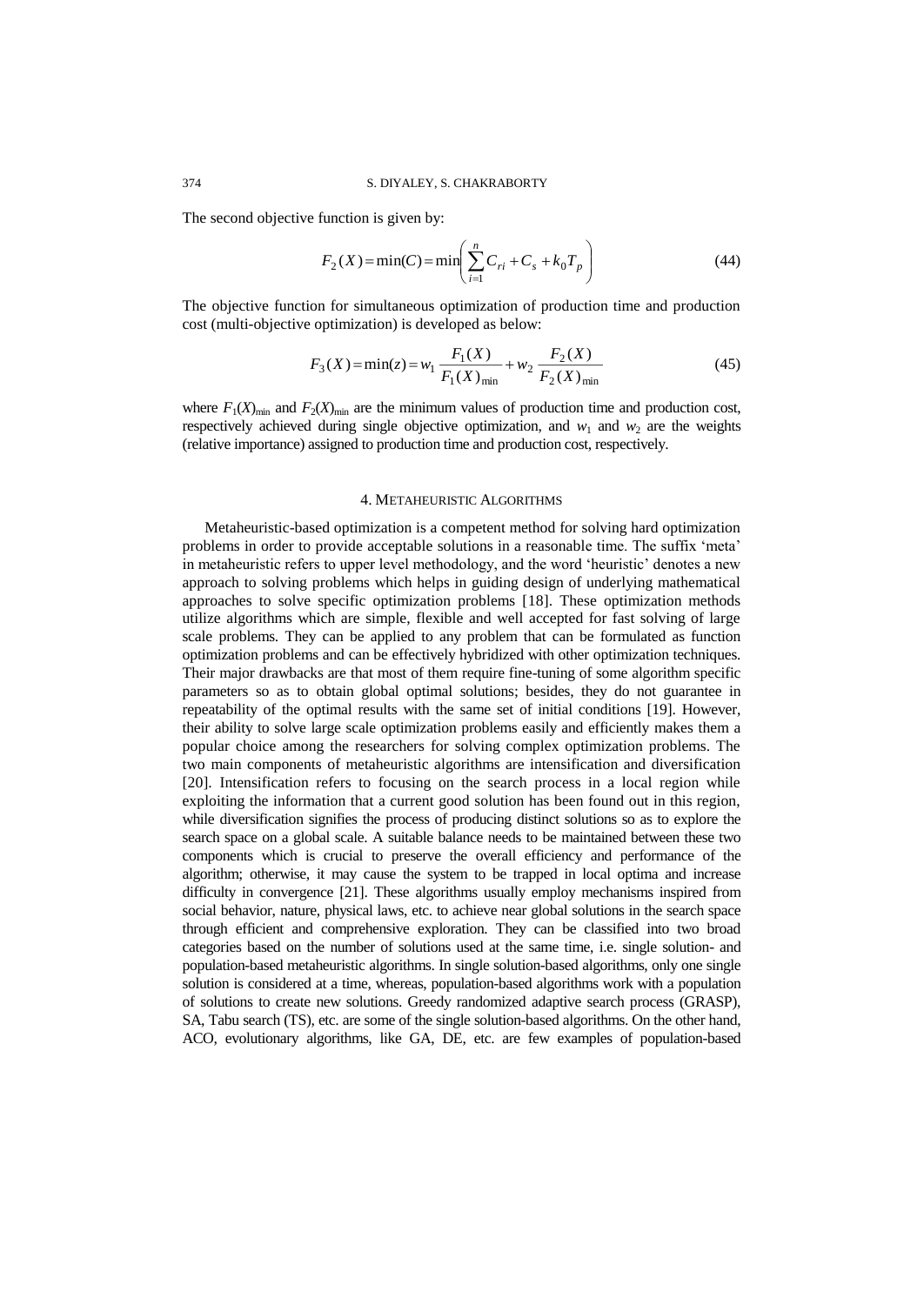metaheuristics. The metaheuristic algorithms are also categorized into four major groups based on their origin, e.g. bio-inspired, swarm intelligence-based, physics/chemistry-based and others [22]. GA and DE are examples of the bio-inspired algorithms as they imitate the biological system of nature. Swarm intelligence-based algorithms mimic the collective behavior of a group of animals, like a flock of bird or fish, and insects, like bees, ants, wasps and termites. The most popular swarm intelligence-based algorithm is PSO technique which is also based on swarm behavior, like bird flocking and fish schooling. A cuckoo search algorithm is inspired by the process of breeding behavior of some species of cuckoo birds that lay eggs in the nests of host birds. The FA technique is another swarm intelligence-based algorithm that employs flashing behavior of swarming fireflies. The ACO technique is based on the behavior of ants searching a path between the source of food and their colony. Echolocation phenomenon of foraging bats is used by bat algorithm and foraging behavior of honey bees is employed in ABC algorithm. Thus, the phenomenon of ethology is employed in swarm intelligence-based algorithms [23]. Physics and chemistry-based metaheuristic algorithms are developed based on certain physical or chemical phenomena as observed in the universe. The SA, gravitational search algorithm and curved spaced optimization are some of the examples of physics-based optimization techniques. There are also certain metaheuristic algorithms inspired by human behaviors, like TLBO, imperialistic competitive algorithm, TS, firework algorithm etc.

In this paper, six metaheuristic algorithms, in the form of ABC, ACO, PSO, FA, DE and TLBO, are applied to solve the multi-objective mathematical model for a multi-pass face milling operation in order to determine the optimal values of cutting speed, feed rate and depth of cut for roughing and finishing operations. To achieve their best performance, the values of different algorithm-specific parameters are appropriately chosen, as provided in Table 1. All these algorithms are coded in Matlab 2013a, and run in 4.00 GB RAM 2.9 GHz processor and 32-bit operating platform. These six algorithms are simple and easy to implement with high computational efficiency. They have already been extensively applied to solve many engineering optimization problems due to their exceptional ability to search near optimal or global optimal solutions.

| Metaheuristic  | Parameter                                                                        |
|----------------|----------------------------------------------------------------------------------|
| ABC algorithm  | Number of iterations = 300, swarm size = 200, number of employed bees =          |
|                | 50% of the swarm size, number of onlooker bees $=$ 50% of the swarm size,        |
|                | number of scouts per cycle = 1, number of cycles = $1000$ and limit = 50.        |
| ACO algorithm  | Number of iterations = 300, sample size = 40, intensification factor = $0.5$ and |
|                | deviation distance ratio $= 1$ .                                                 |
| PSO algorithm  | Number of iterations = 300, population size = 200, inertia weight factor =       |
|                | 0.65, and acceleration coefficients = $1.65$ and 1.75.                           |
| FA.            | Number of iterations = 300, number of fireflies = 200, light absorption          |
|                | coefficient = 1, initial randomness = $0.9$ , randomness factor = $0.91$ and     |
|                | randomness reduction $= 0.75$ .                                                  |
| DE algorithm   | Number of iterations = 300, population size = 200, lower bound of scaling        |
|                | factor = 0.5, upper bound of scaling factor = 0.8, crossover probability = 0.9.  |
| TLBO algorithm | Number of iterations = 300 and population size = 200.                            |

**Table 1** Tuning parameters for six metaheuristic algorithms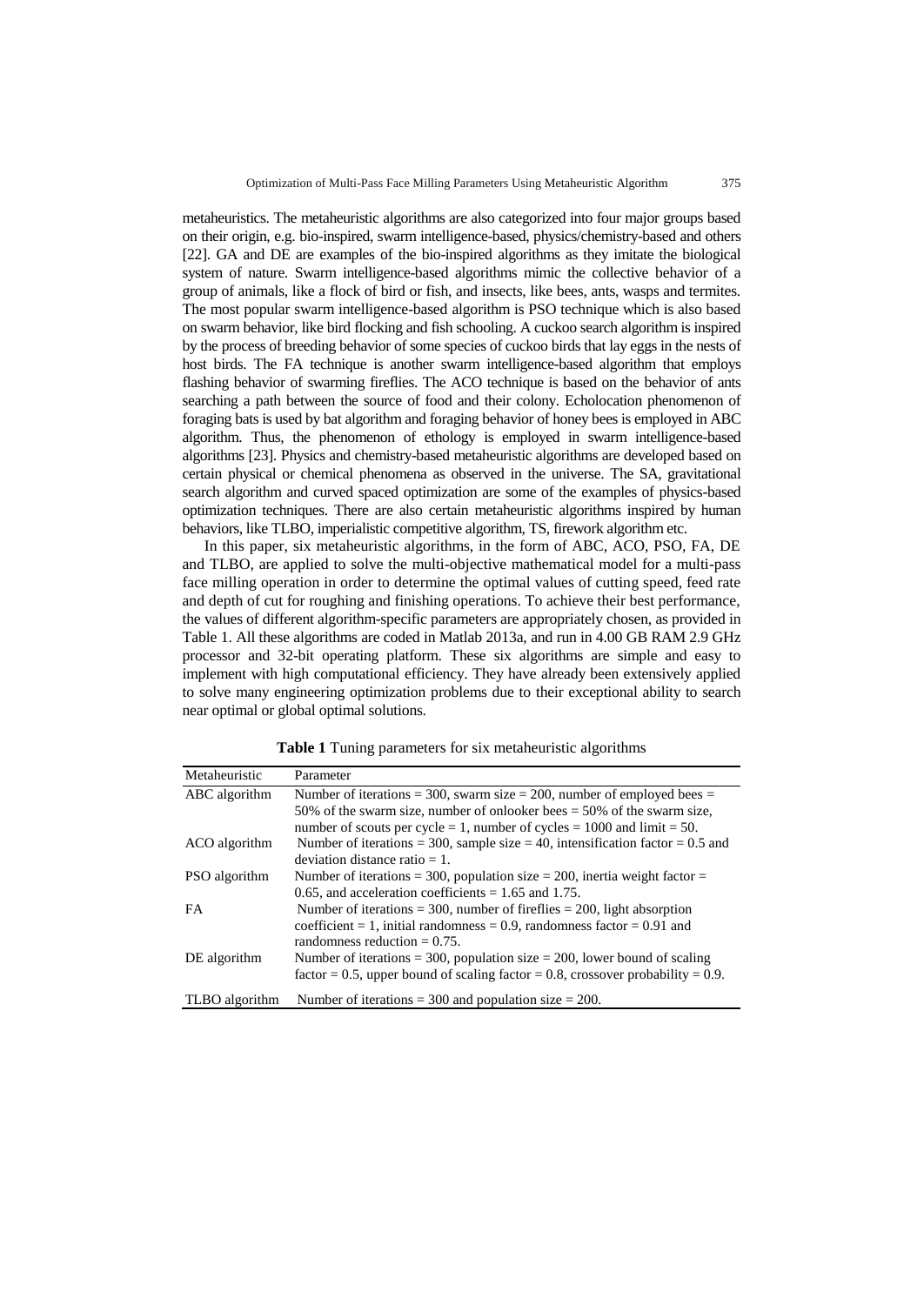### 376 S. DIYALEY, S. CHAKRABORTY

### 5. METAHEURISTICS-BASED OPTIMIZATION OF A MULTI-PASS MILLING PROCESS

As already mentioned, this paper deals with the application of six metaheuristic algorithms, i.e. ABC, ACO, PSO, FA, DE and TLBO techniques for parametric optimization of a multipass face milling operation. Based on these algorithms, the optimal values of cutting speed, feed rate and depth of cut are determined with the aim to minimize total production time and total production cost separately. A multi-objective optimization model is also developed and subsequently solved using those algorithms while simultaneously minimizing both the objectives. Thus, Eqs. (43)-(45) are optimized subject to various practical machining constraints. The values of different machining data, constants and exponents, as used in the constraints, are provided in Table 2. Based on Eqs. (41)-(42) and taking the value of total depth of cut  $(d_t)$  as 8 mm, it is found that for the given part configuration, two rough passes are required, followed by one finish pass.

|                                   | Symbol and unit                                                                                                                     | Numerical data |  |  |  |  |
|-----------------------------------|-------------------------------------------------------------------------------------------------------------------------------------|----------------|--|--|--|--|
| Workpiece (Grey cast iron 190 HB) |                                                                                                                                     |                |  |  |  |  |
| Length                            | $L$ (mm)                                                                                                                            | 230            |  |  |  |  |
| Width                             | $W$ (mm)                                                                                                                            | 90             |  |  |  |  |
|                                   | Face-milling cutter (Cemented carbide)                                                                                              |                |  |  |  |  |
| Diameter                          | $D$ (mm)                                                                                                                            | 160            |  |  |  |  |
| Number of teeth                   | Z                                                                                                                                   | 16             |  |  |  |  |
| Nose radius of the cutting edge   | $r_e$ (mm)                                                                                                                          | $\mathbf{1}$   |  |  |  |  |
|                                   | Milling cost and constraints                                                                                                        |                |  |  |  |  |
| Overhead cost                     | $k_0$ (USD/min)                                                                                                                     | 0.5            |  |  |  |  |
| Cost of tool material             | $k_{t}$ (USD/edge)                                                                                                                  | 2.5            |  |  |  |  |
| Tool changing time                | $T_{tc}$ (min/edge)                                                                                                                 | 1.5            |  |  |  |  |
| Preparation time                  | $T_p$ (min/edge)                                                                                                                    | 0.75           |  |  |  |  |
| Tool travel time                  | $h_1$ (min/mm)                                                                                                                      | 0.00007        |  |  |  |  |
| Tool advance/depart time          | $h_2$ (min)                                                                                                                         | 0.3            |  |  |  |  |
| Depth of cut (roughing)           | $[d_{r\min}, d_{r\max}]$ (mm)                                                                                                       | [2.0, 4.0]     |  |  |  |  |
| Depth of cut (finishing)          | $[d_{\text{s min}}, d_{\text{s max}}]$ (mm)                                                                                         | [0.5, 2.0]     |  |  |  |  |
| Feed rate                         | $[f_{\min}, f_{\max}]$ (mm/tooth)                                                                                                   | [0.1, 0.6]     |  |  |  |  |
| Cutting speed                     | $[v_{\min}, v_{\max}]$ (m/min)                                                                                                      | [50, 300]      |  |  |  |  |
| Tool replacement life             | $T_R$ (min)                                                                                                                         | 240            |  |  |  |  |
| Surface mean roughness            | $R_{r \max}$ (µm) and $R_{s \max}$ (µm)                                                                                             | 25.0 and 2.5   |  |  |  |  |
| Force                             | $F_{\text{max}}$ (N)                                                                                                                | 8000           |  |  |  |  |
| Power                             | $P_{\text{max}}\left(\text{kW}\right)$                                                                                              | 8              |  |  |  |  |
|                                   | Constants and exponents in face milling                                                                                             |                |  |  |  |  |
| Equation                          | Constants/exponents                                                                                                                 |                |  |  |  |  |
|                                   | Tool life: $C_v = 445$ , $K_v = 1.0$ , $x_v = 0.15$ , $y_v = 0.35$ , $p_v = 0$ , $q_v = 0.2$ , $s_v = 0.2$ , $l = 0.32$             |                |  |  |  |  |
| Force:                            | $C_u = 534.6, K_u = 1, x_u = 0.9, y_u = 0.74, p_u = 1, q_u = 1.0, s_u = 1.0$                                                        |                |  |  |  |  |
| Power:                            | $C_{\lambda} = 0.5346, K_{\lambda} = 1, x_{\lambda} = 0.9, y_{\lambda} = 0.74, p_{\lambda} = 0, q_{\lambda} = 1, s_{\lambda} = 1.0$ |                |  |  |  |  |

**Table 2** Values of various machining data [9]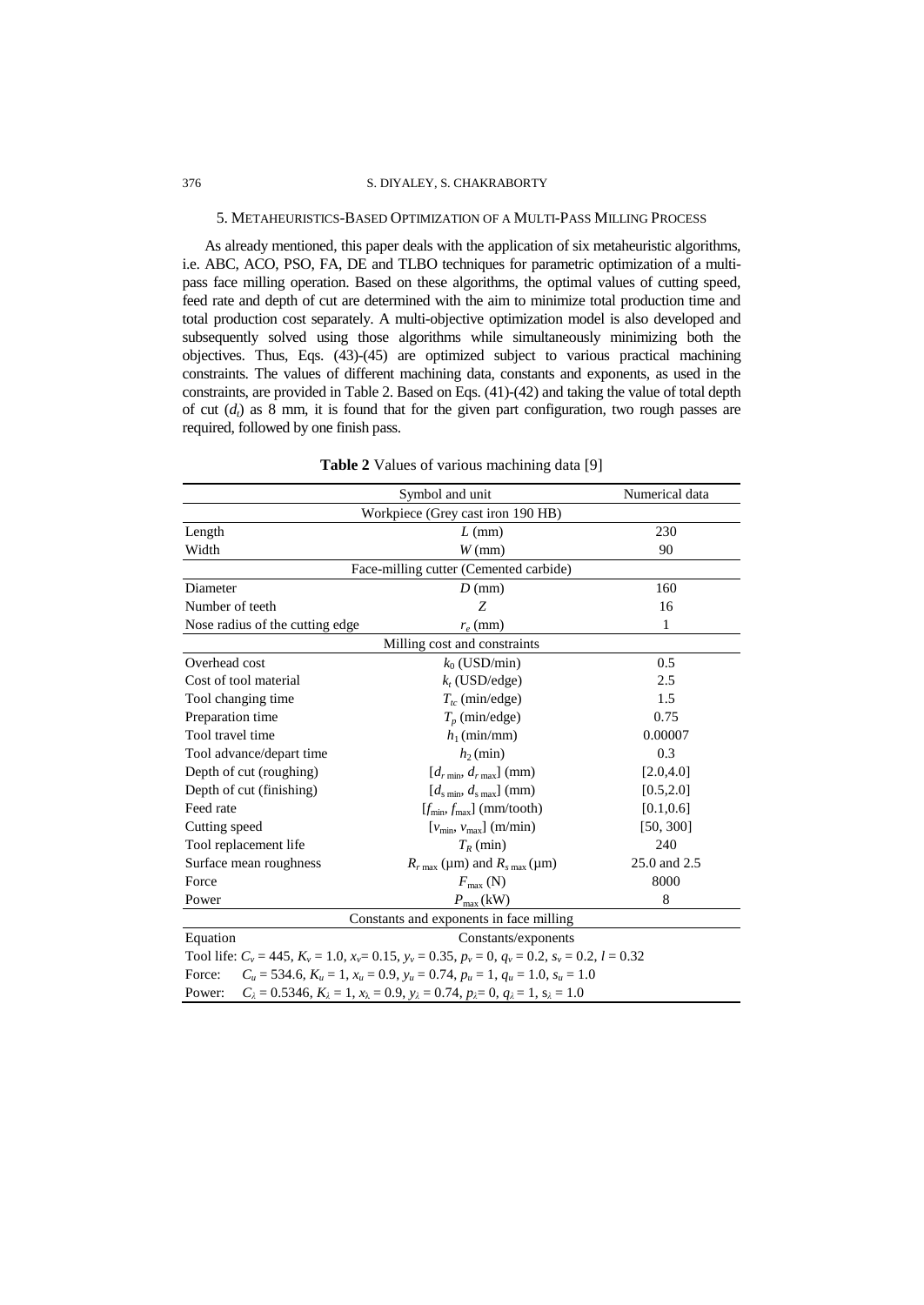The results of solving the single objective optimization problems for minimum total production time and total production cost using the six adopted metaheuristic algorithms are exhibited in Tables 3 and 4, respectively. It is interestingly observed that these algorithms successfully satisfy all the considered practical constraints, and TLBO algorithm supersedes the others with respect to both the minimum total production time and total production cost. For this algorithm, the minimum total production time is derived as 0.9805 min and the minimum total production cost is obtained as 1.44875 USD for the given part geometry. Tables 3 and 4 also provide the optimal values of cutting speed, feed rate and depth of cut for both the roughing and finishing operations for all the considered algorithms. In Fig. 2, the convergence diagrams for total production time and total production cost as the objective functions are shown. It can be clearly revealed from this figure that the TLBO algorithm reaches the minimum values for both these objectives quite quickly as compared to others. Actually, this algorithm takes only 5-10 iterations to arrive at the minimal values. Amongst the six algorithms, the optimization performance of FA technique is observed to be the worst.

**Table 3** Results for minimum total production time

|                       | Variable    | Unit     | Range/<br>limit | ABC        | <b>ACO</b>        | <b>PSO</b> | FA         | DE                                                    | <b>TLBO</b> |
|-----------------------|-------------|----------|-----------------|------------|-------------------|------------|------------|-------------------------------------------------------|-------------|
|                       | $V_{r1}$    | m/min    | 50-300          | 85.3967    | 85.2367           | 85         | 85.3349    | 85.3843                                               | 85.4        |
|                       | $V_{r2}$    | m/min    | 50-300          | 65.4576    | 65.4147           | 65.5       | 65.2577    | 65.4663                                               | 65.5        |
|                       | $V_{s}$     | m/min    | 50-300          |            | 137.0874 137.0199 | 137        | 137.0848   | 137.0015                                              | 137.1       |
|                       | $f_{r1}$    | mm/tooth | $0.1 - 0.6$     | 0.6020     | 0.6020            | 0.6        | 0.6082     | 0.6001                                                | 0.6         |
| Cutting<br>parameters | $f_{r2}$    | mm/tooth | $0.1 - 0.6$     | 0.6001     | 0.5999            | 0.6        | 0.6013     | 0.6032                                                | 0.6         |
|                       | $f_s$       | mm/tooth | $0.1 - 0.6$     | 0.2514     | 0.2552            | 0.2550     | 0.2560     | 0.255                                                 | 0.252       |
|                       | $d_{r1}$    | mm       | $2 - 4$         | 2.2731     | 2.2726            | 2.2811     | 2.2823     | 2.2957                                                | 2.27        |
|                       | $d_{r2}$    | mm       | $2 - 4$         | 2.3173     | 2.3424            | 2.3        | 2.347      | 2.3359                                                | 2.3         |
|                       | $d_s$       | mm       | $0.5 - 2$       | 0.593      | 0.5928            | 0.5920     | 0.593      | 0.593                                                 | 0.592       |
|                       | $g_1(X)$    |          | $\leq 0$        | $-1079.9$  | $-1081$           | $-1105.12$ | $-1001.56$ | $-1034.05$                                            | $-1105.12$  |
|                       | $g_2(X)$    |          | $\leq 0$        | $-975.905$ | $-908.391$        | $-1023.17$ | $-883.594$ | $-897.329$                                            | $-1023.17$  |
|                       | $g_3(X)$    |          | $\leq 0$        | $-6908.06$ | $-6906.09$        | $-6908.06$ | $-6903.22$ | $-6906.4$                                             | $-6908.06$  |
|                       | $g_4(X)$    |          | $\leq 0$        | $-7963.07$ | $-7963.14$        | $-7963.37$ | $-7962.67$ | $-7962.83$                                            | $-7963.2$   |
|                       | $g_5(X)$    |          | $\leq 0$        | $-7971.26$ | $-7971.01$        | $-7971.44$ | $-7970.97$ | $-7970.94$                                            | $-7971.44$  |
| Constraints           | $g_6(X)$    |          | $\leq 0$        | $-7850.31$ | $-7850.11$        | $-7850.29$ | $-7849.65$ | $-7850.17$                                            | $-7850.4$   |
|                       | $g_7(X)$    |          | $\leq 0$        | $-0.02355$ | $-0.02355$        | $-0.02352$ | $-0.02355$ | $-0.02355$                                            | $-0.02355$  |
|                       | $g_8(X)$    |          | $\leq 0$        | $-0.00427$ | $-0.00428$        | $-0.00432$ | $-0.00441$ | $-0.00485$                                            | $-0.00432$  |
|                       | $g_9(X)$    |          | $\leq 0$        | $-0.02474$ | $-0.02474$        | $-0.02474$ | $-0.02474$ | $-0.02474$                                            | $-0.02474$  |
|                       | $g_{10}(X)$ |          | $\geq 0$        | 55.503     | 57.191            | 61.04      | 52.239     | 55.21                                                 | 56.655      |
|                       | $g_{11}(X)$ |          | $\geq 0$        |            |                   |            |            | 434.4418 432.6057 435.5096 435.3286 427.8060 435.5096 |             |
|                       | $g_{12}(X)$ |          | $\geq 0$        | 83.6276    | 83.6108           | 83.5022    | 81.9771    | 83.9732                                               | 84.2407     |
| Production<br>time    |             | min      |                 | 0.9809     | 0.9811            | 0.9808     | 0.9826     | 0.9812                                                | 0.9805      |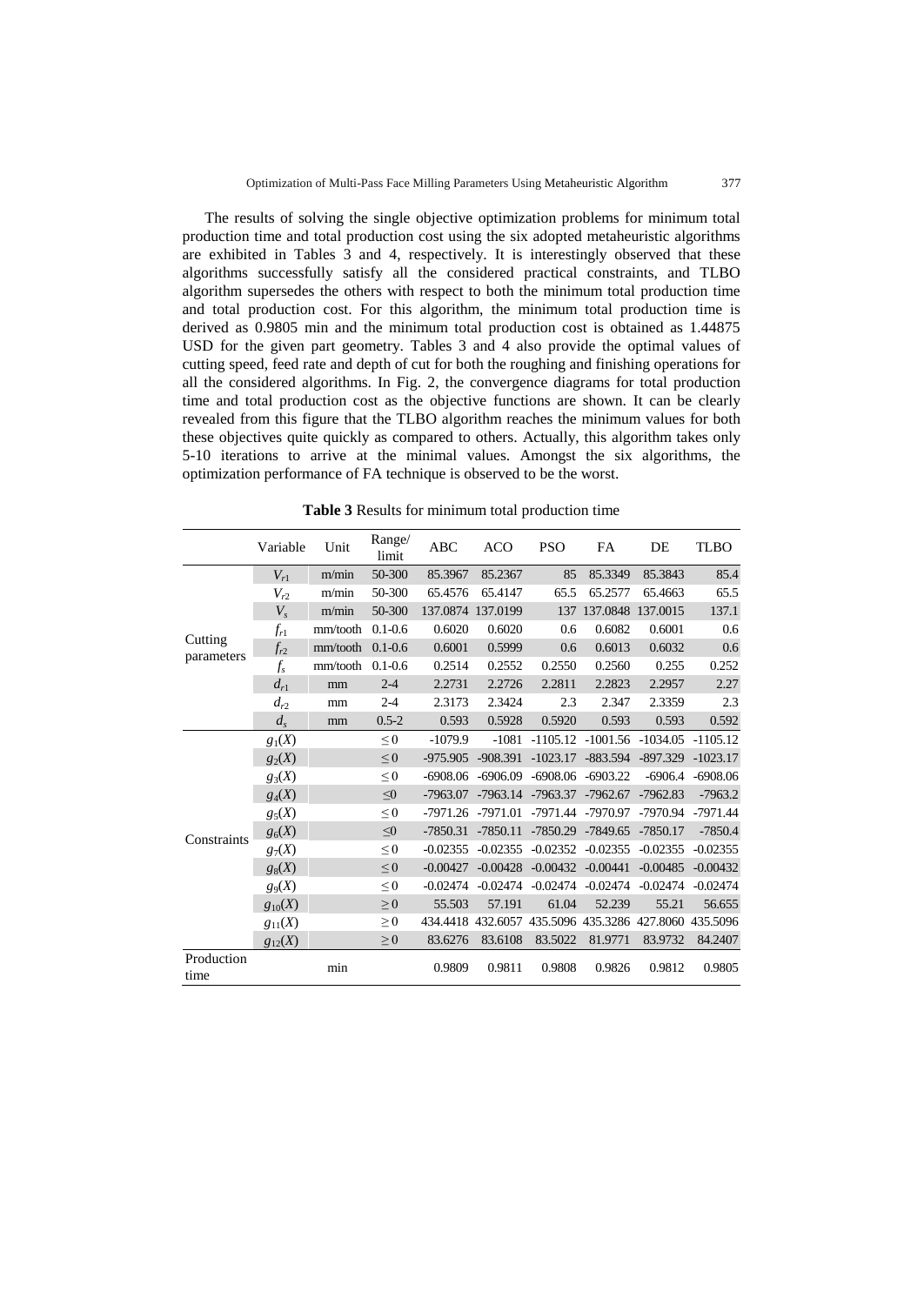|                       | Variable    | Unit       | Range<br>/limit | <b>ABC</b> | <b>ACO</b> | <b>PSO</b> | FA                    | DE                | <b>TLBO</b>      |
|-----------------------|-------------|------------|-----------------|------------|------------|------------|-----------------------|-------------------|------------------|
|                       | $V_{r1}$    | m/min      | 50-300          | 85.3765    | 85.2473    | 85.3497    | 85.3545               | 85.3946           | 85               |
|                       | $V_{r2}$    | m/min      | 50-300          | 65.1546    | 65.016     | 65.2144    | 65.2265               | 65.2465           | 65.5             |
|                       | $V_{s}$     | m/min      | 50-300          | 137.0030   | 137.0905   |            | 137.0129 137.0197     | 137.0746          | 137              |
|                       | $f_{r1}$    | mm/tooth   | $0.1 - 0.6$     | 0.5998     | 0.5998     | 0.5941     | 0.612                 | 0.6               | 0.6              |
| Cutting<br>parameters | $f_{r2}$    | mm/tooth   | $0.1 - 0.6$     | 0.6        | 0.6003     | 0.6030     | 0.6005                | 0.6               | 0.6              |
|                       | $f_s$       | mm/tooth   | $0.1 - 0.6$     | 0.2553     | 0.2550     | 0.2553     | 0.2554                | 0.2554            | 0.2555           |
|                       | $d_{r1}$    | mm         | $2 - 4$         | 2.2956     | 2.2922     | 2.296      | 2.285                 | 2.2714            | 2.2712           |
|                       | $d_{r2}$    | mm         | $2 - 4$         | 2.3191     | 2.3440     | 2.3591     | 2.3459                | 2.3004            | 2.3              |
|                       | $d_s$       | mm         | $0.5 - 2$       | 0.5928     | 0.5928     | 0.5929     | 0.5925                | 0.593             | 0.592            |
|                       | $g_1(X)$    |            | $\leq 0$        | $-1043.77$ | $-1038.46$ |            | -1038.38 -1053.87     | $-1105.12$        | $-1105.12$       |
|                       | $g_2(X)$    |            | $\leq 0$        | $-971.315$ | $-900.531$ | $-835.63$  | $-893.6$              | $-1022.07$        | $-1023.17$       |
|                       | $g_3(X)$    |            | $\leq 0$        | $-6906.73$ | $-6906.73$ |            | $-6905.61 - 6905.96$  | $-6906.4$         | $-6906.4$        |
|                       | $g_4(X)$    |            | $\leq 0$        | $-7962.88$ | $-7962.91$ |            | -7962.86 -7962.95     | $-7963.2$         | $-7963.27$       |
|                       | $g_5(X)$    |            | $\leq 0$        | $-7971.38$ | $-7971.15$ |            | -7970.8 -7971.03      | $-7971.54$        | $-7971.44$       |
| Constraints           | $g_6(X)$    |            | $\leq 0$        | $-7850.22$ | $-7850.12$ |            | -7850.08 -7850.09     | $-7850.09$        | $-7850.4$        |
|                       | $g_7(X)$    |            | $\leq 0$        | $-0.02356$ | $-0.02355$ |            | $-0.02356 - 0.02356$  | $-0.02356$        | $-0.02356$       |
|                       | $g_8(X)$    |            | $\leq 0$        | $-0.00386$ | $-0.00392$ |            | $-0.00385 - 0.00405$  | $-0.00432$        | $-0.00432$       |
|                       | $g_9(X)$    |            | $\leq 0$        | $-0.02474$ | $-0.02474$ |            | $-0.02474$ $-0.02474$ | $-0.02474$        | $-0.02474$       |
|                       | $g_{10}(X)$ |            | $\geq 0$        | 55.8935    | 56.5830    | 55.8896    | 55.6956               |                   | 56.7142 61.04004 |
|                       | $g_{11}(X)$ |            | $\geq 0$        | 444.4484   | 444.8605   | 433.6894   | 437.47                | 443.6846 435.5096 |                  |
|                       | $g_{12}(X)$ |            | >0              | 84.01337   | 83.3675    | 83.4983    | 83.4119               | 83.4336           | 84.2407          |
| Production<br>cost    |             | <b>USD</b> |                 | 1.44892    | 1.44912    | 1.44916    | 1.44917               | 1.44882           | 1.44875          |

**Table 4** Results for minimum total production cost



**Fig. 2** Convergence diagrams for six metaheuristic algorithms

On the other hand, the boxplots exhibiting the variability in the values of total production time and total production cost for the six algorithms are depicted in Fig. 3. A higher length of the box represents more variability in the derived solutions. It can be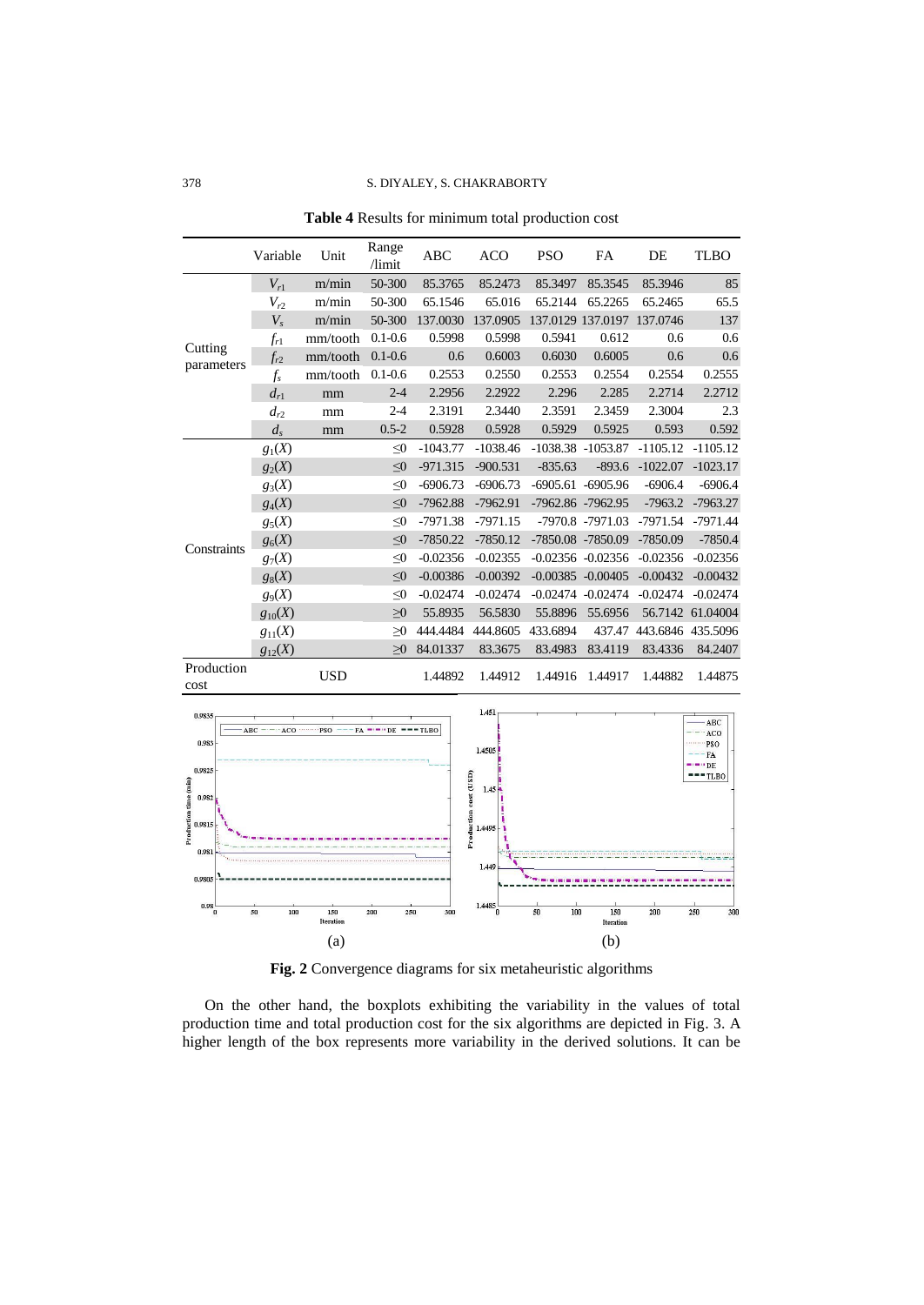noticed from this figure that the TLBO algorithm provides more consistent solutions for both the objective functions with low variability. The DE algorithm performs worst with quite high variability in the obtained solutions. Thus, it can be concluded that the performance of the TLBO algorithm is superior to the remaining optimization techniques with respect to accuracy and consistency of the derived solutions as well as convergence speed.

In order to validate the uniqueness of the TLBO algorithm, and identify the presence of any significant difference between the optimization performance of the considered metaheuristic algorithms, two statistical tests, i.e. paired *t*-test (parametric test) and the Wilcoxson signed rank test (non-parametric test) are now performed with the following hypotheses:

- *H*<sub>0</sub> (Null hypothesis): Population means for two algorithms are equal ( $\mu_1 = \mu_2$ ).
- *H<sub>a</sub>* (Alternate hypothesis): Population means for two algorithms are not equal  $(\mu_1 \neq \mu_2)$ .



**Fig. 3** Boxplots for the considered metaheuristic algorithms

In these hypotheses, the population mean signifies the average value of each of the objective functions calculated after 300 iterations for all the metaheuristics considered. The results of the paired *t*-test for total production time and total production cost are shown in Tables 5 and 6, respectively. For both the objectives, as the absolute values of *t*statistic for the paired comparisons between the TLBO and other algorithms are higher than the corresponding critical values of *t* at 5% level of significance, the null hypotheses for all the paired *t*-tests can thereby be rejected. Similarly, Tables 7 and 8, respectively, show the results of the Wilcoxson signed rank test with the calculated *p*-values for all the pair-wise comparisons between the TLBO and remaining algorithms for both the objectives. The *p*-values are observed to be less than 0.05 at 5% level of significance for all the paired comparisons. The results of these statistical tests thus again prove the uniqueness and best optimization performance of the TLBO algorithm against the other metaheuristic algorithms.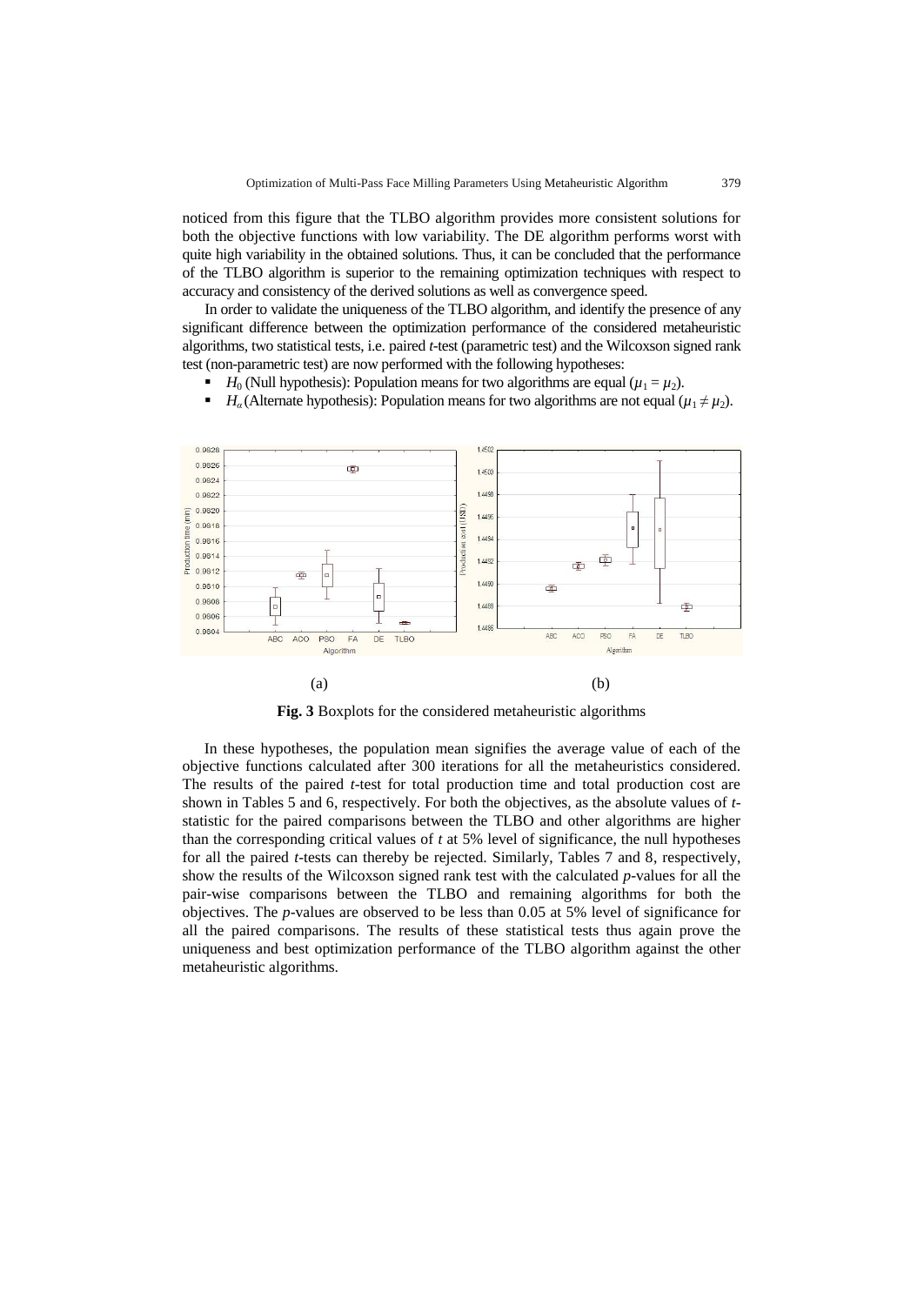**Table 5** Results of paired *t*-test for total production time

| A RO     | ላርስ      |            | FΔ         | םר      |
|----------|----------|------------|------------|---------|
| -851 188 | -1608.38 | $-155.843$ | $-206,373$ | -869 86 |

 **Table 6** Results of paired *t*-test for total for production cost

| ABC   | ላ ር ነገ                           |         | FΔ    |       |
|-------|----------------------------------|---------|-------|-------|
| ാറാ വ | 3 Q7<br>$\overline{\phantom{a}}$ | 1012.78 | 12.83 | 8 5 R |

**Table 7** Results of the Wilcoxson signed rank test for total production time

| ARC    |         | ∩פת | FA   | DE                  |
|--------|---------|-----|------|---------------------|
| 0.0002 | м<br>vι | v   | 0008 | 003<br>$\cdot$<br>ິ |

**Table 8** Results of the Wilcoxson signed rank test for total production cost

| $\triangle$ R $\Gamma$ | ഹറ | ∩סס                       | FΑ      | DF.        |  |
|------------------------|----|---------------------------|---------|------------|--|
| $0.00\%$<br>14         | 18 | 12 A<br>$^{\prime\prime}$ | 28<br>м | በ27<br>v.v |  |

For multi-objective optimization of both the total production time and total production cost, the objective function of Eq. (45) is now optimized using all the six metaheuristics. In this case, equal importance (weight) is provided to both the objectives. Table 9 exhibits the results of this multi-objective optimization which again proves the excellent performance of the TLBO algorithm as compared to others. The minimum value of objective function  $(z)$  is observed to be 1.00007 with the total production time as 0.9552 min and total production cost as 1.4220 USD while satisfying all the given machining constraints. The optimal values of cutting speed, feed rate and depth of cut for roughing and finishing operations for the considered multi-pass face milling operation would thus simultaneously minimize both the total production time and total production cost. The corresponding convergence diagram and boxplots, as shown in Fig. 4, also signify the best optimization performance of the TLBO algorithm. The results of paired *t*-test and Wilcoxson signed rank test, as provided in Tables 10 and 11, respectively, prove that the optimization performance of the TLBO algorithm is unique and best among all the considered metaheuristic algorithms. Thus, it can be applied as an almost global optimization tool for parametric optimization of a multi-pass milling process.

As already mentioned, this paper deals with comparing the optimization performance of six well known metaheuristic algorithms in order to determine minimum total production cost and total production time in a multi-pass face milling operation. Each algorithm has its unique characteristics, and before its execution, its different parameters must be properly tuned; otherwise, it may lead to local optimal solution. These parameters are considered to be the vital elements in any algorithm. Due to stochastic behavior of these algorithms, each algorithm generates different results in each run. Therefore, in this paper, the best solution is determined after performing 30 independent runs for each algorithm. The best solution determined by each algorithm is recorded and subsequently compared. The process of performing independent runs for each algorithm thus reduces randomness in the derived results.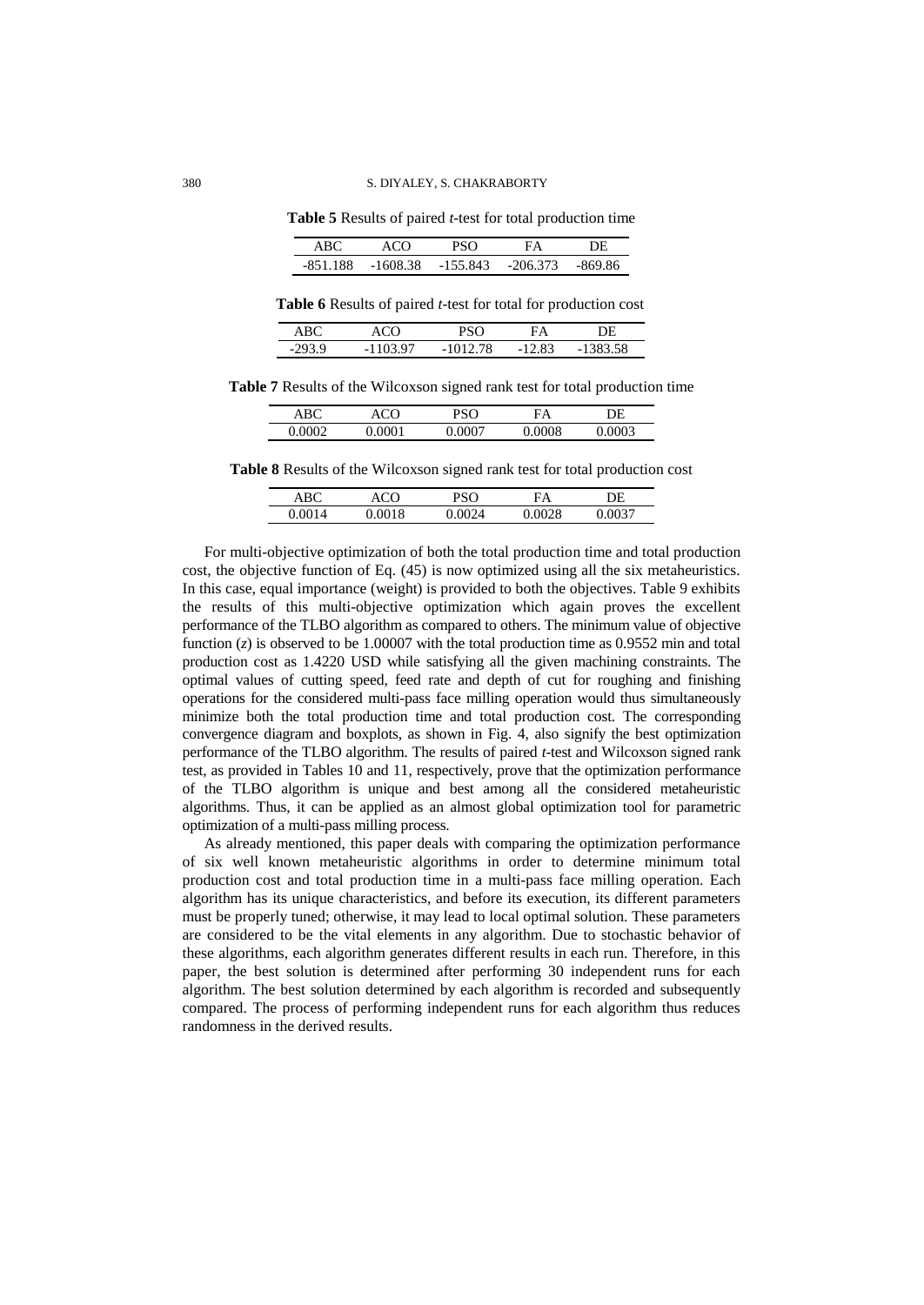|                       | Variable        | Unit               | Range/<br>limit | <b>ABC</b> | <b>ACO</b>        | <b>PSO</b>                                            | FA         | DE                | <b>TLBO</b> |
|-----------------------|-----------------|--------------------|-----------------|------------|-------------------|-------------------------------------------------------|------------|-------------------|-------------|
|                       | $V_{r1}$        | m/min              | 50-300          | 85.38      | 85.2145           | 85                                                    | 85.1619    | 85.3947           | 85.4        |
|                       | $V_{r2}$        | m/min              | 50-300          | 65.3296    | 65.4622           | 65.5                                                  | 65.2529    | 65.4988           | 64          |
|                       | $V_{s}$         | m/min              | 50-300          | 137.0614   | 137.0311          | 137.1                                                 |            | 137.0862 137.0993 | 137         |
|                       | $fr_1$          | $mm/tooth$ 0.1-0.6 |                 | 0.5988     | 0.6               | 0.6                                                   | 0.6        | 0.512             | 0.411       |
| Cutting<br>parameters | $fr_2$          | $mm/tooth$ 0.1-0.6 |                 | 0.6        | 0.6               | 0.6                                                   | 0.6        | 0.6               | 0.6         |
|                       | $f_{s}$         | $mm/tooth$ 0.1-0.6 |                 | 0.2557     | 0.2554            | 0.255                                                 | 0.256      | 0.255             | 0.255       |
|                       | $dr_1$          | mm                 | $2 - 4$         | 2.2838     | 2.2903            | 2.27                                                  | 2.2925     | 2.271             | 2.227       |
|                       | dr <sub>2</sub> | mm                 | $2 - 4$         | 2.3698     | 2.3773            | 2.3                                                   | 2.35       | 2.38              | 2.3         |
|                       | $d_{s}$         | mm                 | $0.5 - 2$       | 0.5926     | 0.5921            | 0.592                                                 | 0.5929     | 0.5924            | 0.501       |
|                       | $g_1(X)$        |                    | $\leq 0$        | $-1069.12$ |                   | $-1049.65$ $-1105.12$                                 | $-1143.64$ | $-1868.67$        | $-2877.73$  |
|                       | $g_2(X)$        |                    | $\leq 0$        | $-832.893$ | $-812.481$        | $-1023.17$                                            | $-886.809$ | $-805.135$        | $-1023.17$  |
|                       | $g_3(X)$        |                    | $\leq 0$        | $-6904.84$ | $-6906.62$        | $-6908.06$                                            | $-6903.39$ | $-6907.39$        | $-7060.35$  |
|                       | $g_4(X)$        |                    | $\leq 0$        | $-7963.02$ | $-7962.98$        | $-7963.37$                                            | $-7962.97$ | $-7967.28$        | $-7972.66$  |
|                       | $g_5(X)$        |                    | $\leq 0$        | $-7970.74$ | 7970.59           | $-7971.44$                                            | $-7970.97$ | $-7970.55$        | $-7972.09$  |
| Constraints           | $g_6(X)$        |                    | $\leq 0$        | $-7849.9$  | $-7850.17$        | $-7850.29$                                            | $-7849.67$ | $-7850.2$         | $-7871.27$  |
|                       | $g_7(X)$        |                    | $\leq 0$        | $-0.02356$ | $-0.02356$        | $-0.02356$                                            | $-0.02356$ | $-0.02395$        | $-0.02432$  |
|                       | $g_8(X)$        |                    | $\leq 0$        | $-0.00407$ | $-0.02356$        | $-0.00432$                                            | $-0.00393$ | $-0.00432$        | $-0.0051$   |
|                       | $g_9(X)$        |                    | $\leq 0$        | $-0.02474$ | $-0.02474$        | $-0.02474$                                            | $-0.00247$ | $-0.02474$        | $-0.02474$  |
|                       | $g_{10}(X)$     |                    | $\geq 0$        | 56.13855   | 57.43446 61.04004 |                                                       | 57.8748    | 112.9195 212.7508 |             |
|                       | $g_{11}(X)$     |                    | $\geq 0$        |            |                   | 431.5535 426.3241 435.5096 435.3978 424.8074 486.2283 |            |                   |             |
|                       | $g_{12}(X)$     |                    | $\geq 0$        | 82.6644    | 83.5022           | 83.5022                                               | 81.9923    | 83.4049           | 110.6262    |
| Production<br>time    |                 | min                |                 | 0.98090    | 0.98083           | 0.9808                                                | 0.9812     | 0.9677            | 0.9552      |
| Production<br>cost    |                 | <b>USD</b>         |                 | 1.44892    | 1.44894           | 1.4487                                                | 1.4489     | 1.4349            | 1.4220      |
| $\mathcal{Z}$         |                 |                    |                 | 1.00033    |                   | 1.00036 1.000241                                      | 1.00154    | 1.00019           | 1.00007     |

**Table 9** Results of multi-objective optimization for multi-pass milling process

| A RO         |      |         | ۰Δ      |    |
|--------------|------|---------|---------|----|
| 80<br>-87.53 | -781 | .88 073 | 618.248 | 60 |

**Table 11** Results of Wilcoxson signed rank test for multi-objective optimization

| ABC  | ላርህ  | חצי  | FА   | ЭF       |
|------|------|------|------|----------|
| 0.OC | 0021 | າດຊາ | )031 | ነ11<br>M |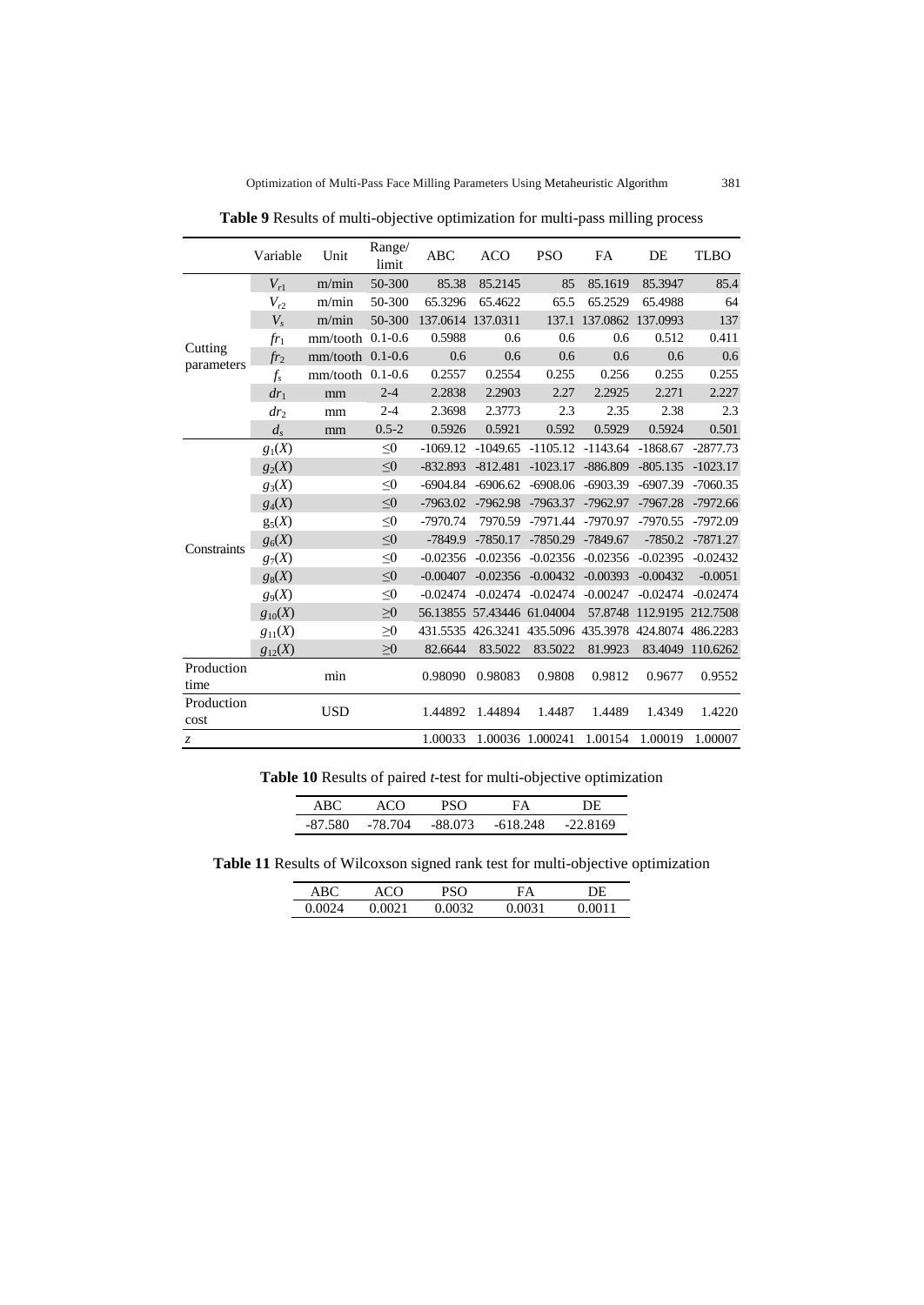

**Fig. 4** Convergence diagram and boxplots for multi-objective optimization

## 6. CONCLUSIONS

In this paper, an endeavor is put forward for parametric optimization of a multi-pass face milling operation using six most popular metaheuristic algorithms. These algorithms are employed to determine the optimal values of cutting speed, feed rate and depth of cut for both roughing and finishing operations of the considered milling process while minimizing total production time and total production cost. Based on the derived results, it can be revealed that the application of the TLBO algorithm estimates the minimum total production time and total production cost as 0.9805 min and 1.44875 USD, respectively, for the considered part geometry. As compared to the remaining algorithms, it converges quite quickly towards the almost global solution and the derived solutions are highly consistent with minimum variability. The applications of the paired *t*-test and the Wilcoxson signed rank test also confirm its superiority over the other algorithms. The results of multi-objective optimization of the considered multi-pass milling process using the TLBO algorithm show that the values of total production time as 0.9552 min and total production cost as 1.4220 USD are obtained while simultaneously minimizing both the objectives. Thus, it can be concluded that the TLBO algorithm can be employed as an effective tool for both single and multi-objective optimization of any of the machining processes.

### **REFERENCES**

- 1. Shunmugam, M.S., Bhaskara Reddy, S.V., Narendran, T.T., 2000, *Selection of optimal conditions in multipass face-milling using a genetic algorithm*, International Journal of Machine Tools and Manufacture, 40(3), pp. 401-414.
- 2. Tolouei-Rad, M., Bidhendi, I.M., 1997, *On the optimization of machining parameters for milling operations*, International Journal of Machine Tools and Manufacture, 37(1), pp.1-16.
- 3. Shin, Y.C., Joo, Y.S., 1992, *Optimization of machining conditions with practical constraints*, International Journal of Production Research, 30(12), pp. 2907-2919.
- 4. Conceição António, C.A., Castro, C.F., Davim, J.P., 2009, *Optimisation of multi-pass cutting parameters in face-milling based on genetic search*, International Journal of Advanced Manufacturing Technology, 44(11- 12), pp.1106-1115.